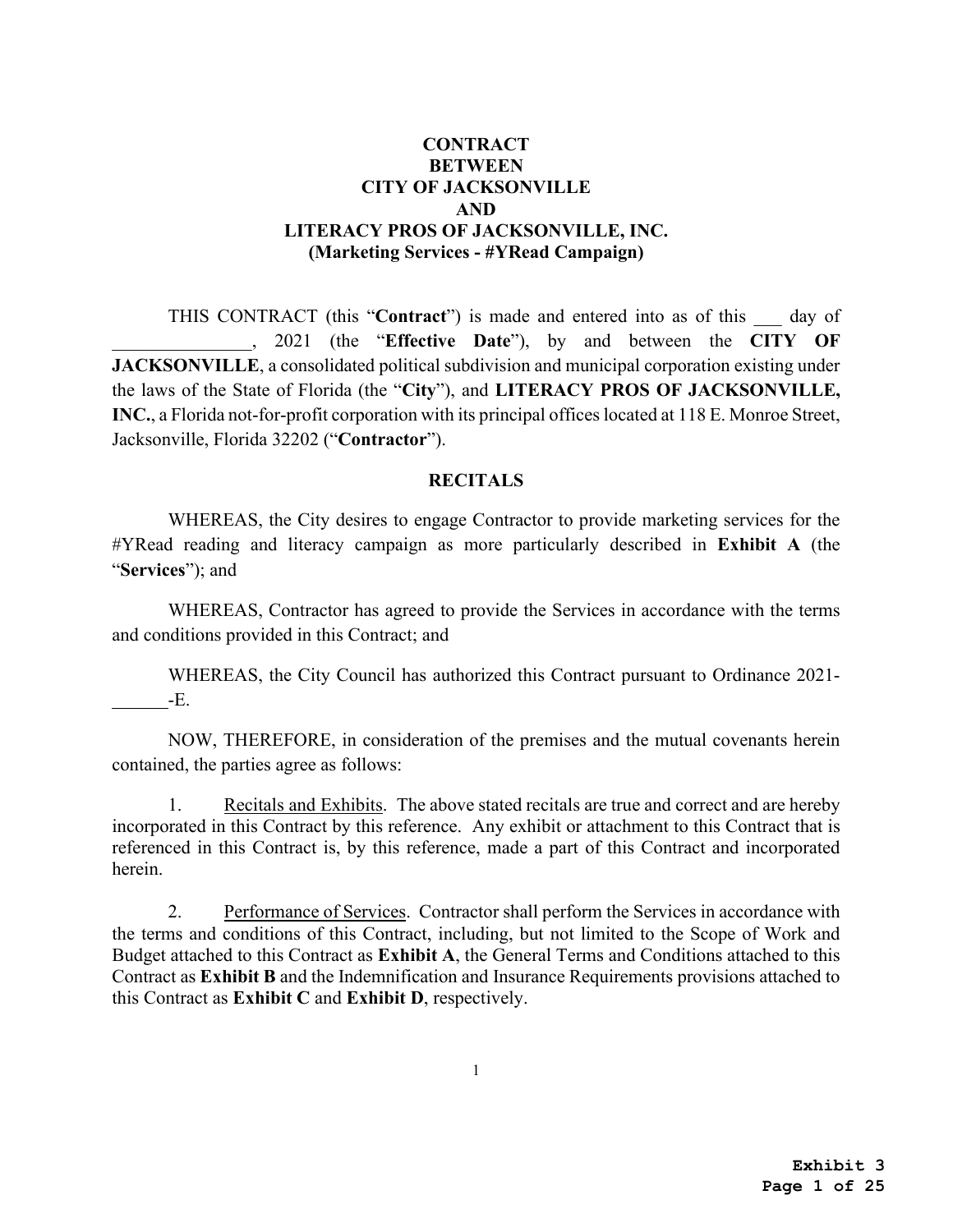3. Term. This Contract shall commence on the Effective Date and shall expire on January 31, 2022 (the "**Term**"), unless sooner terminated in accordance with the terms of this Contract.

4. Maximum Indebtedness. The City's maximum indebtedness under this Contract shall be a fixed monetary amount not-to-exceed **TWENTY THOUSAND AND 00/100 DOLLARS (\$20,000.00)**. All of the City's obligations under this Contract are contingent upon the availability of lawfully appropriated funds for the Services and this Contract. Contractor shall expend the City's funds solely and exclusively to provide the Services.

5. Compensation. The City will pay Contractor for the Services in two (2) installments. The first installment of \$10,000.00 will be paid within thirty (30) days of the Effective Date and the second installment of \$10,000.00 will be paid upon completion of the Services and receipt by the City of a proper invoice therefor as provided in accordance with Section B.16 of this Contract. The second installment shall only only be paid when all of the Services and deliverables outlined in **Exhibit A** have been completed to the City's satisfaction and the City shall have provided written notice thereof to Contractor. Notwithstanding anything to the contrary in the approved Budget included in **Exhibit A**, the City shall not be responsible for paying Contractor for any "additional services" under this Contract.

6. Notices. All notices under this Contract shall be in writing and shall be delivered by certified mail, return receipt requested, or by other delivery with receipt to the following:

As to the City:

City of Jacksonville 117 W. Duval Street, Suite 400 Jacksonville, Florida 32202 Attn: Nikki Kimbleton, Director of Public Affairs

With a copy to:

Office of General Counsel 117 W. Duval Street, Suite 480 Jacksonville, Florida 32202 Attn: Corporation Secretary

As to Contractor:

Literacy Pros of Jacksonville, Inc. 118 E. Monroe Street Jacksonville, Florida 32202 Attn: President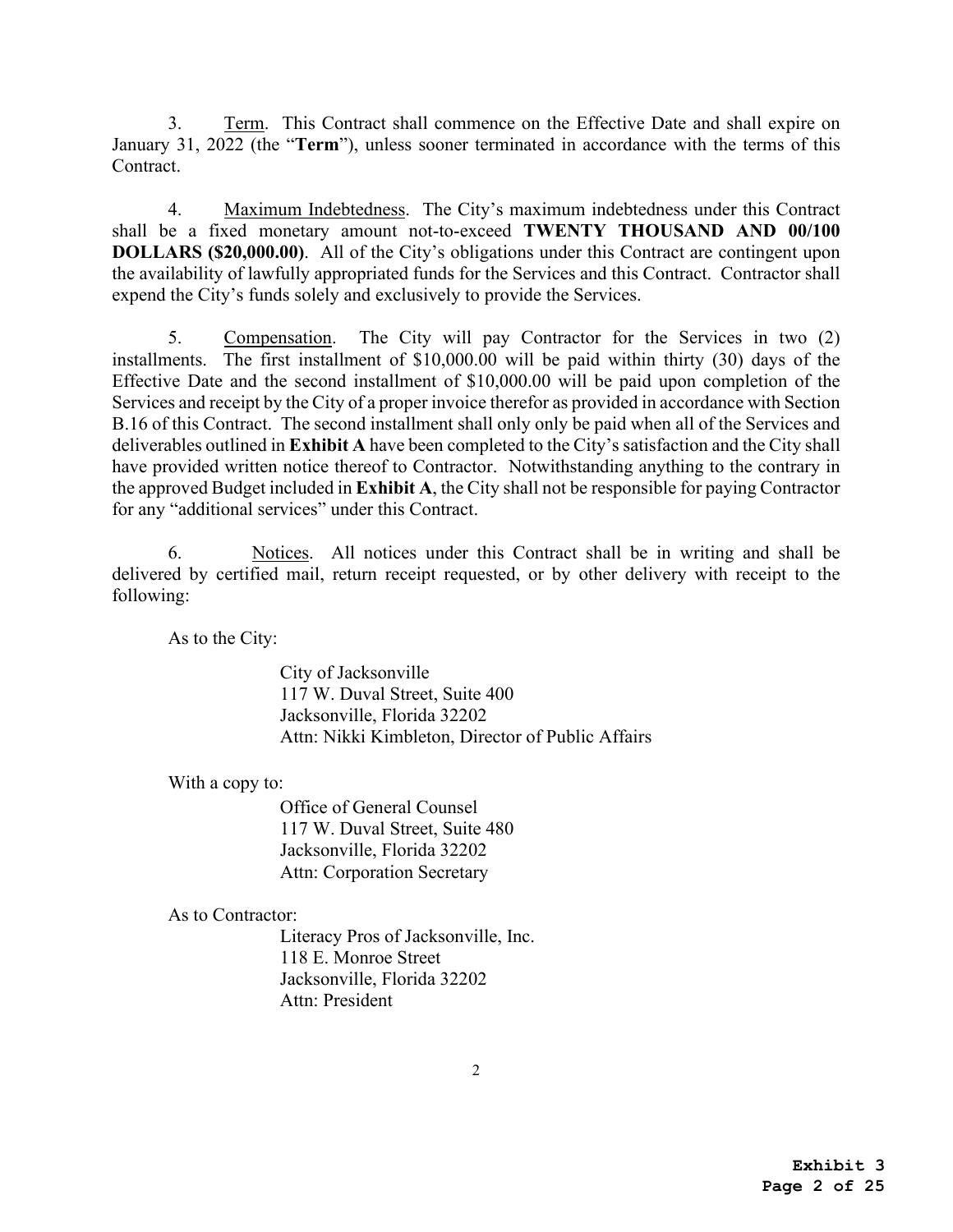7. Contract Managers. Each party hereby designates a Contract Manager whose responsibility during the term of this Contract shall be to oversee that party's performance of its duties and obligations pursuant to the terms of this Contract. As of the Effective Date, the City's Contract Manager is Nikki Kimbleton, Director of Public Affairs (telephone: (904) 255-5020; email: nkimbleton $(a\cos x)$  and Contractor's Contract Manager is (telephone: (904) ; email:  $\qquad \qquad$  ; email:  $\qquad \qquad$  ). Each party shall provide prompt written notice to the other party of any changes to the party's Contract Manager or his or her contact information; provided, such changes shall not be deemed Contract amendments and may be provided via email.

8. Entire Agreement. This Contract constitutes the entire agreement between the parties for the Services to be performed and furnished by Contractor. No statement, representation, writing, understanding, agreement, course of action, or course of conduct made by either party or any representative of either party which is not expressed herein shall be binding. Contractor may not unilaterally modify the terms of this Contract by affixing additional terms to materials delivered to the City (e.g., "shrink wrap" terms accompanying or affixed to a deliverable) or by including such terms on a purchase order or payment document. Contractor acknowledges that it is entering into this Contract for its own purposes and not for the benefit of any third party.

9. Amendments. All changes to, additions to, modifications of, or amendments to this Contract or any of the terms, provisions, and conditions hereof shall be binding only when in writing and signed by the authorized officer, agent, or representative of each of the parties hereto.

10. Counterparts. This Contract and all amendments hereto may be executed in several counterparts, each of which shall be deemed an original, and all of such counterparts together shall constitute one and the same instrument. The parties further agree that electronic transmission of all signatures shall constitute and be evidence of an executed Agreement.

## **[Remainder of page left blank intentionally. Signature page follows.]**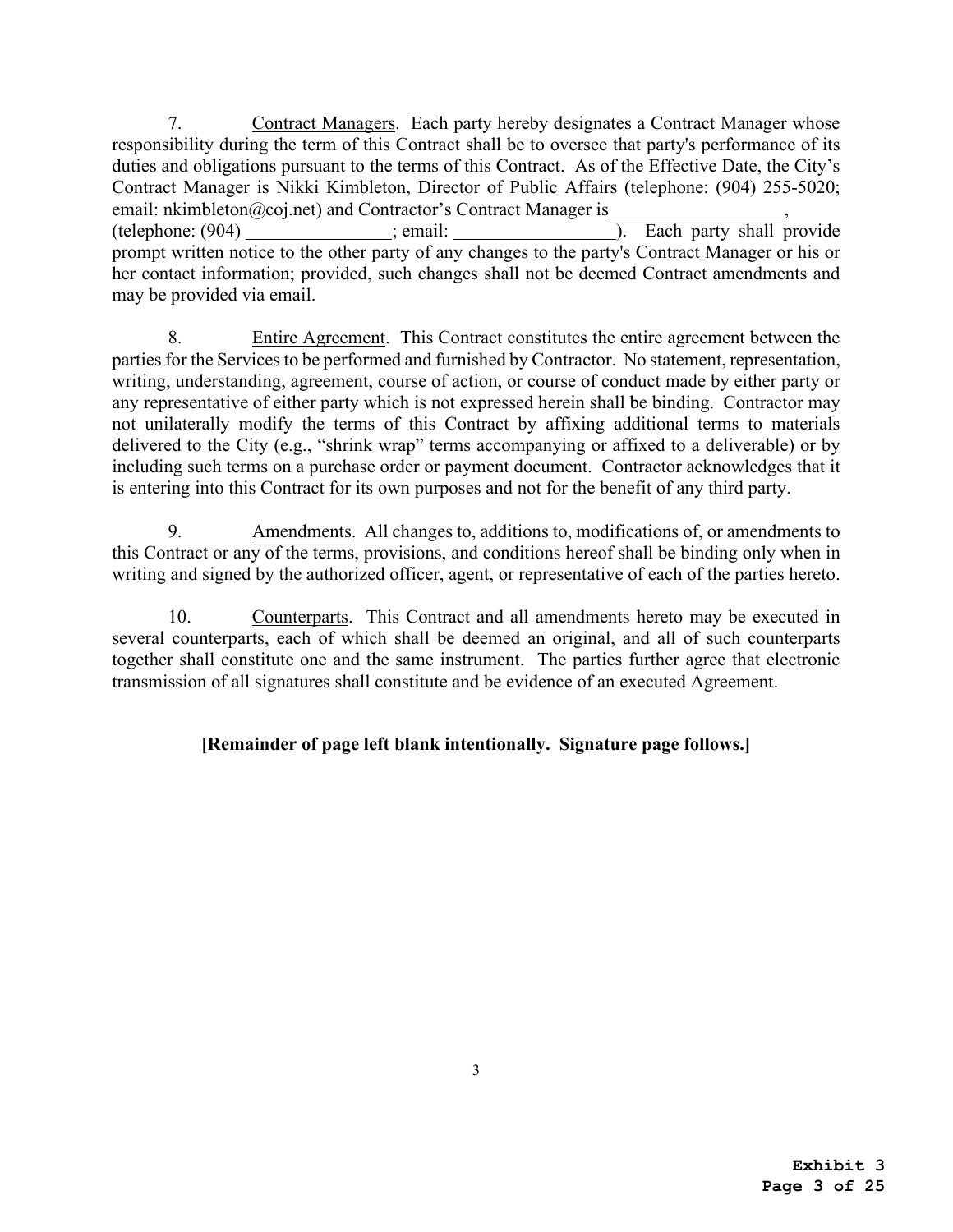**IN WITNESS WHEREOF**, the parties have executed this Contract as of the Effective Date.

| WITNESS:                                             | LITERACY PROS OF JACKSONVILLE, INC.                 |  |
|------------------------------------------------------|-----------------------------------------------------|--|
|                                                      |                                                     |  |
| Print Name: 1988                                     |                                                     |  |
|                                                      |                                                     |  |
| <b>ATTEST:</b>                                       | <b>CITY OF JACKSONVILLE</b>                         |  |
| James R. McCain, Jr.<br><b>Corporation Secretary</b> | $\mathbf{By:}\_\_\_\_\_\_\_\$<br>Lenny Curry, Mayor |  |
|                                                      |                                                     |  |

Encumbrance and funding information for internal City use:

Amount…………...........**\$20,000.00** 

In accordance with Section 24.103(e), of the *Ordinance Code* of the City of Jacksonville, I do hereby certify that there is an unexpended, unencumbered and unimpounded balance in the appropriation sufficient to cover the foregoing Contract; provided however, this certification is not nor shall it be interpreted as an encumbrance of funding under this Contract. Actual encumbrance[s] shall be made by subsequent purchase order[s] as specified in said Contract.

| Director of Finance |
|---------------------|
| City Contract #     |
| Purchase Order #    |

Form Approved:

 $By:$ 

Office of General Counsel

GC-#1434604-v1-Literacy\_Pros\_-\_#YRead\_Marketing\_Campaign\_Services\_Agreement.docx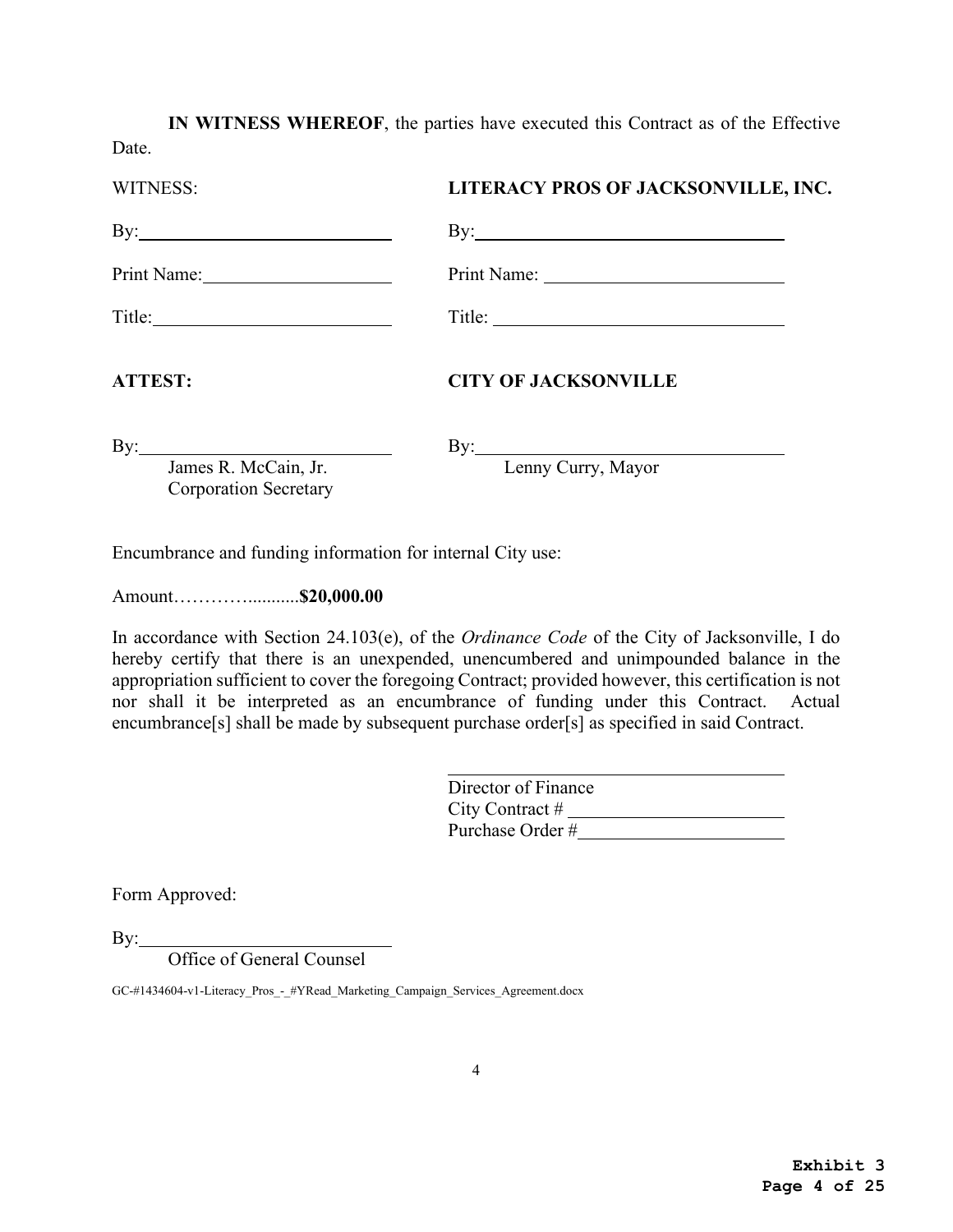# **Exhibit A**

# **Scope of Work & Budget**

# Literacy Pros Jacksonville #YRead Scope of Work & Budget

# Scope of Services:

Literacy Pros Jacksonville, Inc., will provide oversight and coordination of the #YRead campaign. This campaign seeks to engage and achieve the following:

- 1. Prominent marketing, outreach and engagement material featuring local Jacksonville youth promoting reading, literacy and positive educational choices and behaviors.
- 2. Specifically, Literacy Pros Jacksonville, Inc. will leverage the provided funds to develop and launch:
	- a. Two Billboards in high crime areas of Jacksonville (Golfair & Haines) for the period of August 2021 to January 2022.
	- b. 50 posters in area:
		- i. Middle & High Schools
		- ii. City libraries
		- iii. City offices
		- iv. Community based organizations
		- v. Juvenile diversion and corrections programs
	- c. Teen Youth Literacy Ambassador representatives at area high schools, with a focus on specific high crime zip codes (Raines, Ribault, Jackson, Ed White, Terry Parker, and other designated schools).

| Activity                 | Cost     | Funded By                    |
|--------------------------|----------|------------------------------|
| 22 weeks of 2 large      |          |                              |
| billboards featuring     | \$20,000 | <b>COJ</b> Social Justice    |
| selected and             |          | Committee awarded            |
| recommended youth ages   |          | funds                        |
| 13 to 18                 |          |                              |
| 40 hours of professional |          |                              |
| photography and editing  | (\$5000) | (In-Kind, Provided by        |
|                          |          | Literacy Pros, Jacksonville) |
| 50 poster sized versions |          | (In-Kind, Provided by        |
| of each print            | (\$1000) | Literacy Pros, Jacksonville) |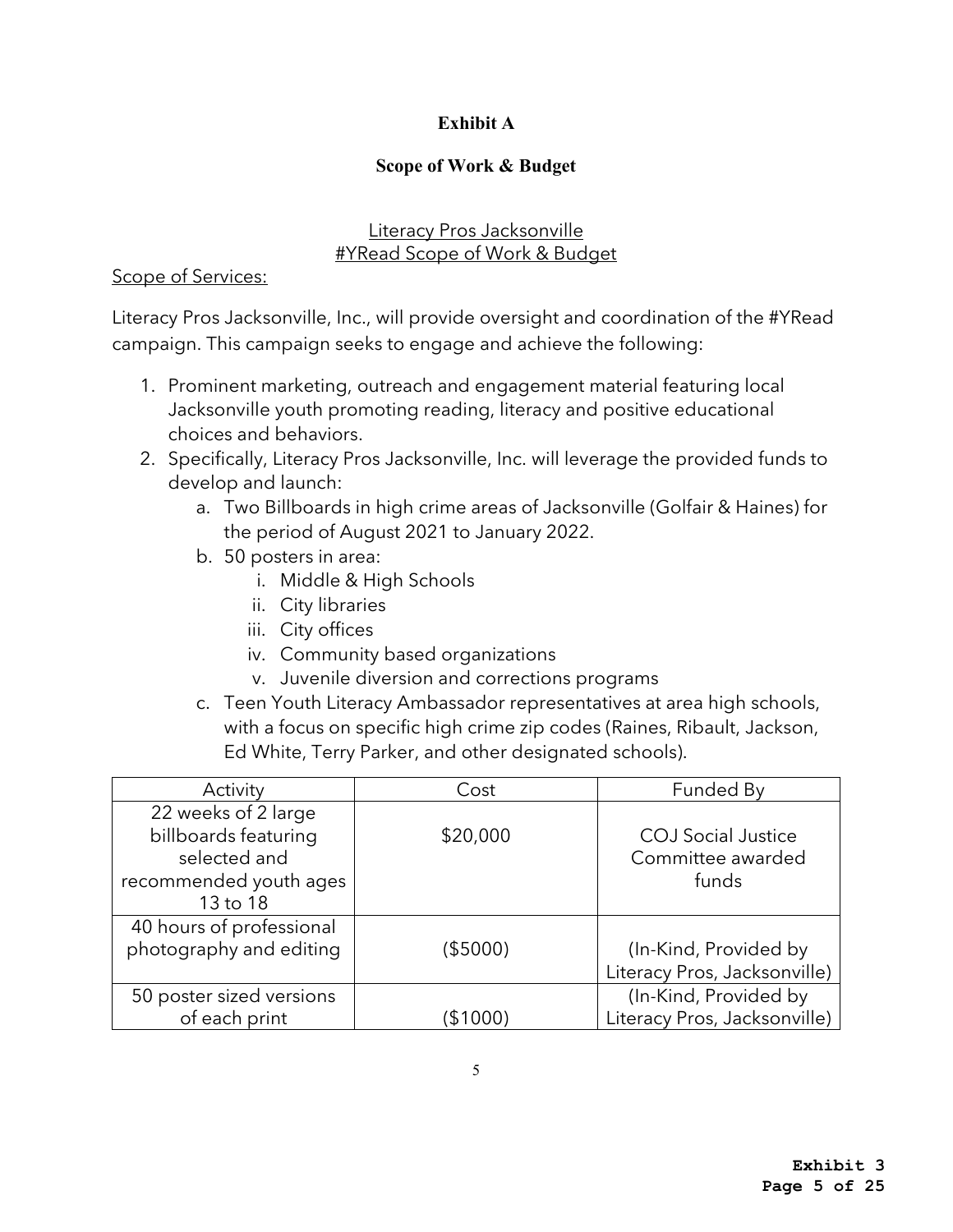|                      |          | (In-Kind, Provided by)      |
|----------------------|----------|-----------------------------|
| 50 young adult books | ( \$750) | Literacy Pros, Jacksonville |
|                      |          | & InJenuity Solutions)      |

## Deliverables:

- Two completed billboards
- 50 posters: Will be hung in schools and community centers, areas where youth frequent
- 50 youth participants (13-18) to be photographed
- 50 youth books: The youth "ambassadors" will each select one book to be photographed with and will receive a personal copy of that book to keep.

## Measure of Impact:

- Number of youth arrests six months prior to the billboards and six months after the billboards
- Youth survey asking 5 questions prior to the billboards and 60 days after the billboards. Examples of "yes or no" questions that may be asked are as follows:
	- 1. I have seen the #YRead billboard in my community.
	- 2. Seeing my peers and classmates on a billboard inspires me.
	- 3. I feel encouraged to read books.
	- 4. I believe my community supports my success.
	- 5. I have access to books I want to read.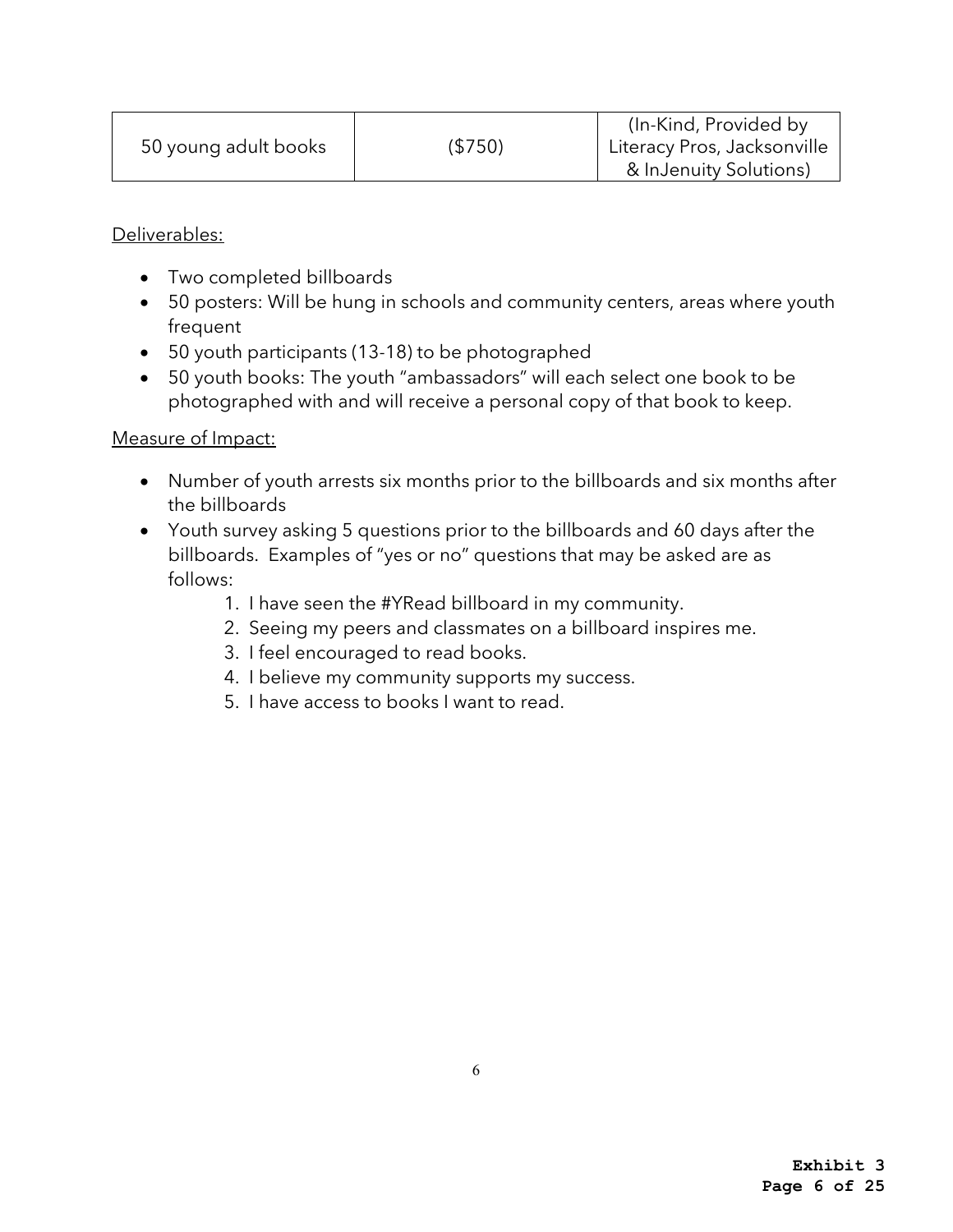# **Exhibit B General Terms and Conditions**

**B.1 Provision of Services.** Contractor shall provide the City the Services and deliverables described in **Exhibit A**. If any services, functions, or responsibilities are not specifically described in **Exhibit A** but are necessary for the proper performance and provision of the Services, they shall be deemed to be implied by and included within the scope of the Services to the same extent and in the same manner as if specifically described therein.

**B.2 Relationship of the Parties.** In performance of the Services, Contractor shall be acting in the capacity of an independent contractor and not as an agent, employee, partner, joint venture, or associate of the City. Contractor shall be solely responsible for the labor, supplies, materials, means, methods, techniques, sequences, and procedures utilized to perform the Services in accordance with this Contract.

**B.3 City's Right to Make Changes.** The City may unilaterally require, by written order, changes altering, adding to, or deducting from the Services ("Changes"), provided that such Changes are within the general scope of this Contract. The City will make an equitable adjustment in the Contract price or delivery date if the Change materially affects the cost or time of performance. Such equitable adjustments require the written consent of Contractor, which shall not be unreasonably withheld. The City and Contractor will cooperate with each other in good faith in discussing the scope and nature of the Change, the availability of Contractor personnel, the expertise and resources to provide such Change, and the time period in which such Change will be implemented.

**B.4 Service Warranties.** Contractor warrants that the Services shall be performed and delivered in a professional, first-class manner in accordance with this Contract and the standards prevailing in the industry. Contractor shall also undertake the following actions without additional consideration during the term of this Contract and for one year thereafter: (i) promptly making necessary revisions or corrections to resolve any errors and omissions on the part of Contractor; and (ii) conferring with the City for the purpose of interpreting any of the Services or information furnished. Acceptance of the Services by the City shall not relieve Contractor of these responsibilities. The warranties and covenants in this paragraph shall extend to all subcontractors.

**B.5 City Will Assist Contractor.** At Contractor's request, the City will provide reasonable assistance and cooperation to Contractor, including the supply of any data and information necessary for Contractor to provide the Services. The City has also designated a Contract Manager who will, on behalf of the City, work with Contractor and administer this Contract in accordance with its terms.

**B.6 Location Requirements for Services.** The majority of the Services shall be performed within the State of Florida and no Services will be performed outside of the United States. These restrictions may be modified in writing if the City determines, in its sole discretion, that these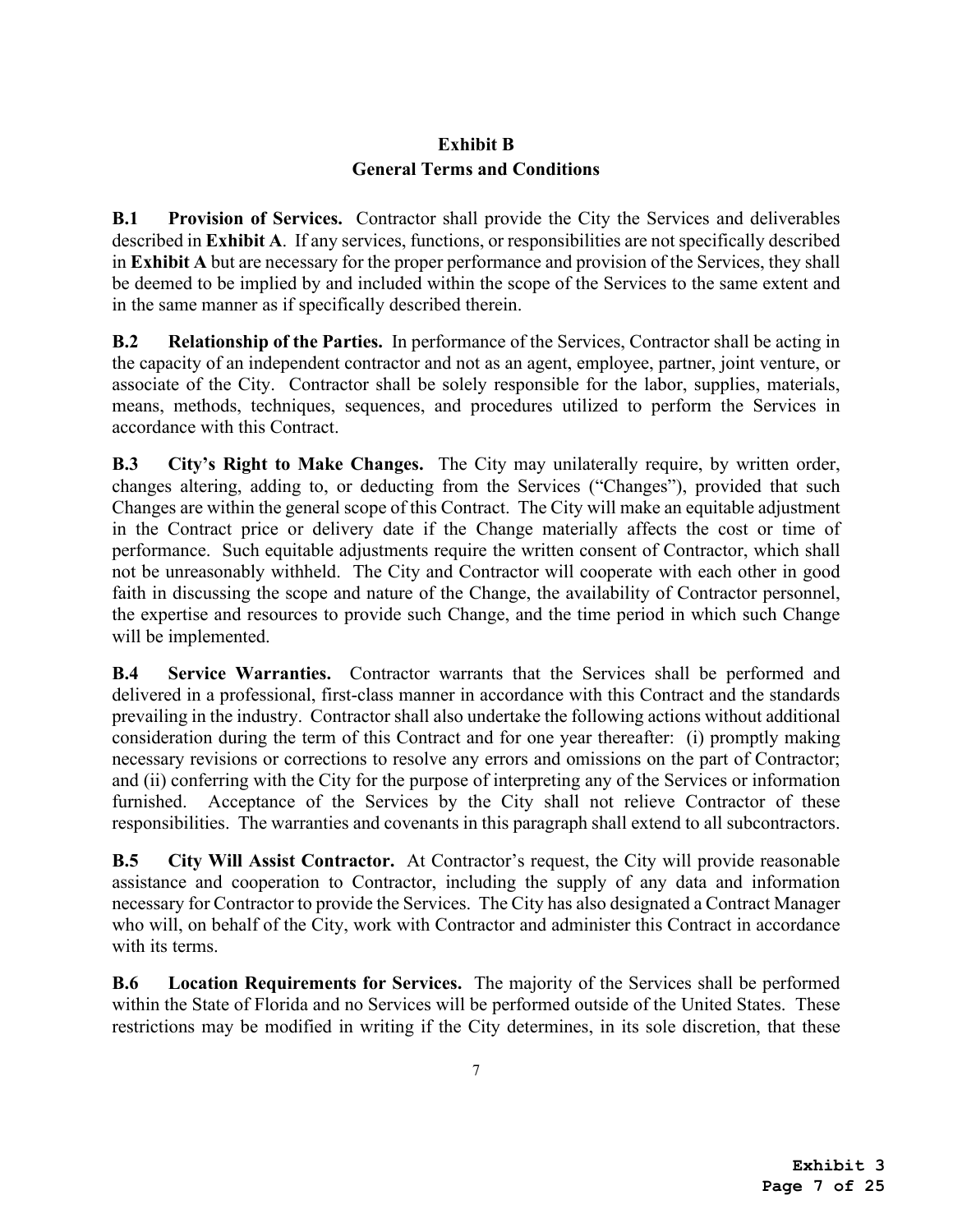restrictions impose an undue burden on Contractor's ability to perform the Services as contemplated in this Contract.

**B.7 Use of Subcontractors; Flow-Down Provisions**. Except to the extent the use of subcontractors is consented to in writing by the City, Contractor shall not be allowed to subcontract or assign any of its duties and obligations hereunder. In all cases, Contractor will be responsible for the acts or omissions of its subcontractors. Contractor shall ensure that all relevant contractual obligations flow down to the subcontractors and are incorporated into the subcontracts (specifically including, but not limited to, obligations relating to insurance, indemnification, delays, intellectual property rights, public records, non-discrimination, audits, security, location of services, termination, transition assistance, warranties, and the manner in which the Services are to be performed).

**B.8 Meetings and Reports.** Contractor shall attend all meetings and public hearings concerning the Services where its presence is determined to be necessary and requested by the City and Contractor can reasonably schedule its appearance. Unless otherwise agreed, Contractor shall provide a monthly report summarizing Contractor's performance. Contractor shall provide other periodic reports respecting the Services as the City reasonably requests.

## **B.9 Intentionally Omitted.**

## **B.10 Intellectual Property.**

(a) As used in this Section, the term "Work" shall mean each deliverable, drawing, design, specification, rendering, notebook, tracing, photograph, reference book, equipment, expendable equipment and material, negative, report, finding, recommendation, data and memorandum of every description, shared with or delivered to the City pursuant to this Contract. Contractor grants to City an irrevocable, perpetual, royalty free, and fully paid-up right to use (and such right includes, without limitation, a right to copy, modify, and create derivative works from the subject matter of this Contract and the right to sublicense all or any portion of the foregoing rights to an affiliate or a third party who provides services to the City) Contractor's intellectual property (including, without limitation, all trade secrets, patents, copyright, and know-how) that is contained or embedded in, required for the use of, that was used in the production of, or is required for the reproduction, modification, maintenance, servicing, improvement, or continued operation of any applicable unit of Work.

(b) If the Work contains, has embedded in, or requires for the use of, any third-party intellectual property, or if the third party intellectual property is required for the reproduction, modification, maintenance, servicing, improvement, or continued operation of the Work, Contractor shall secure for the City an irrevocable, perpetual, royalty free, and fully paid-up right to use all third party intellectual property. Contractor shall secure such right at its expense and prior to incorporating any third party intellectual property (including, without limitation, all trade secrets, patents, copyright, and know-how) into any Work, including, without limitation, all drawings or data provided under this Contract, and such right must include, without limitation, a right to copy, modify, and create derivative works from the subject matter of the grant of the right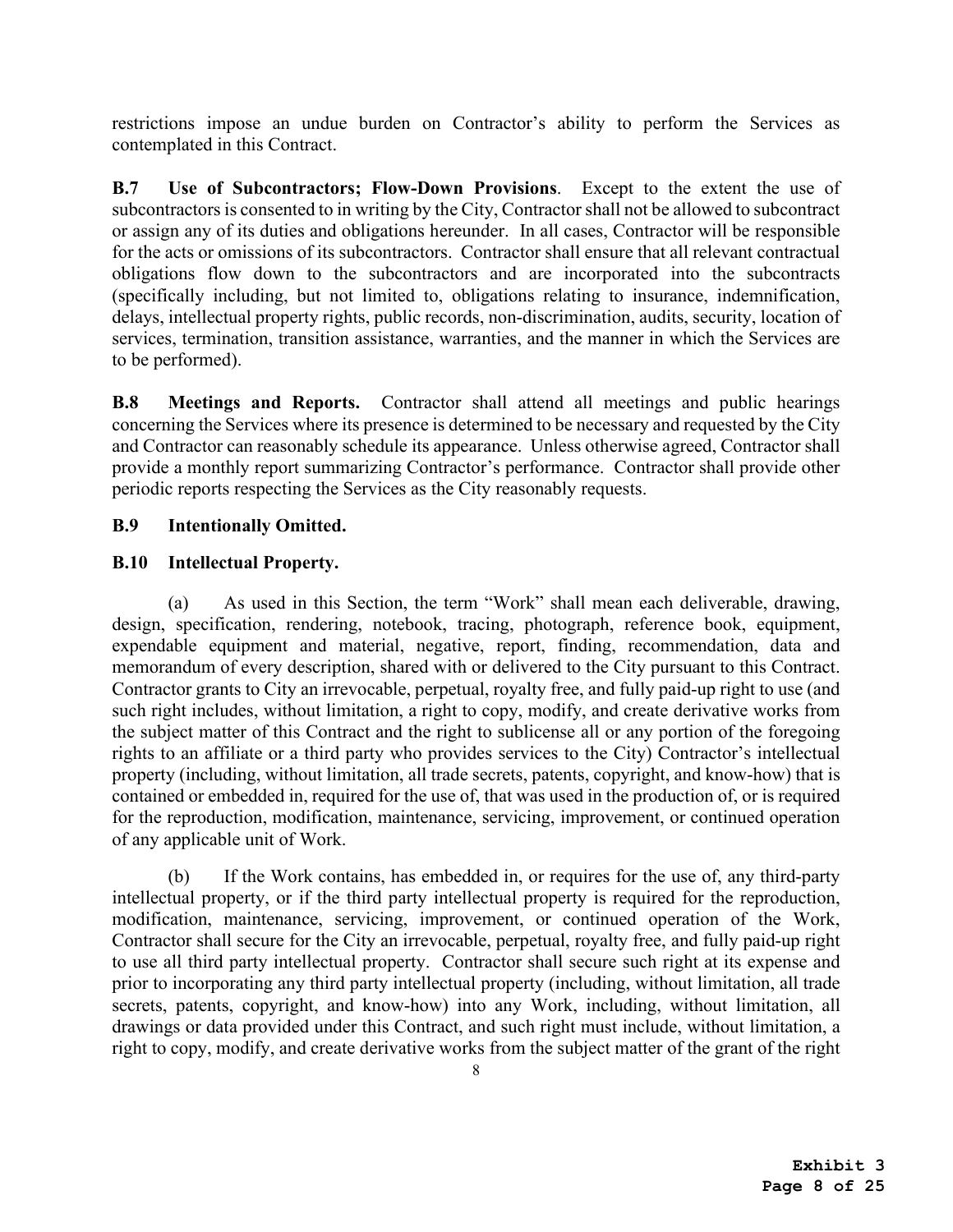and a right to sublicense all or any portion of the foregoing rights to an affiliate or a third party service provider. This subparagraph does not apply to standard office software (e.g., Microsoft Office).

(c) The Contractor will, at its expense, defend all claims, actions or proceedings against the City based on any allegation that the Work, or any part of the Work, constitutes an infringement of any patent or any other intellectual property right, and will pay to the City all costs, damages, charges, and expenses occasioned to the City by reason thereof. The City will give the Company written notice of any such claim, action or proceeding and, at the request and expense of the Company, the City will provide the Company with available information, assistance and authority for the defense. If, in any action or proceeding, the Work, or any part thereof, is held to constitute an infringement, the Company will, within 30 days of notice, either secure for the City the right to continue using the Work or will, at the Company's expense, replace the infringing items with noninfringing Work or make modifications as necessary so that the Work no longer infringes.

**B.11 Software Development Processes and Standards.** To the extent any software is developed, modified, or otherwise procured under this Contract, Contractor will use commerciallyaccepted software development and documentation processes and standards.

**B.12 Limitation of Warranty for City-Furnished Software.** In lieu of any other warranty expressed or implied herein, the City warrants that any programming aids and software packages supplied for Contractor use as City-furnished property shall be suitable for their intended use on the system(s) for which designed. In the case of programming aids and software packages acquired by the City from a commercial source, such warranty is limited to that set forth in the contractual document covering the product(s). Should the City furnish Contractor with any programming aids or software packages that are found not to be suitable for their intended use on the system(s) for which designed, Contractor shall notify the City and supply documentation regarding any defects and their effect on progress on this Contract. The City will consider equitably adjusting the delivery performance dates or compensation, or both, and any other contractual provision affected by the City-furnished property in accordance with the procedures provided for in Section B.3 above ("City's Right to Make Changes").

**B.13 Loss of Data.** If any City data or record is lost or corrupted due to the negligence of Contractor or any of its subcontractors or agents, Contractor shall be responsible for correcting and recreating all production, test, acceptance, and training files or databases affected which are used in the provision of Services, at no additional cost to the City in the manner and on the schedule set by the City. This remedy shall be in addition to any other remedy the City may be entitled to by law or this Contract.

**B.14 Purchase Orders.** If this Contract requires a Service to be ordered by the City via purchase order, Contractor shall not deliver or furnish the Service until the City transmits a purchase order. All purchase orders shall bear this Contract or solicitation number, shall be placed by the City directly with Contractor, and shall be deemed to incorporate by reference this Contract. Any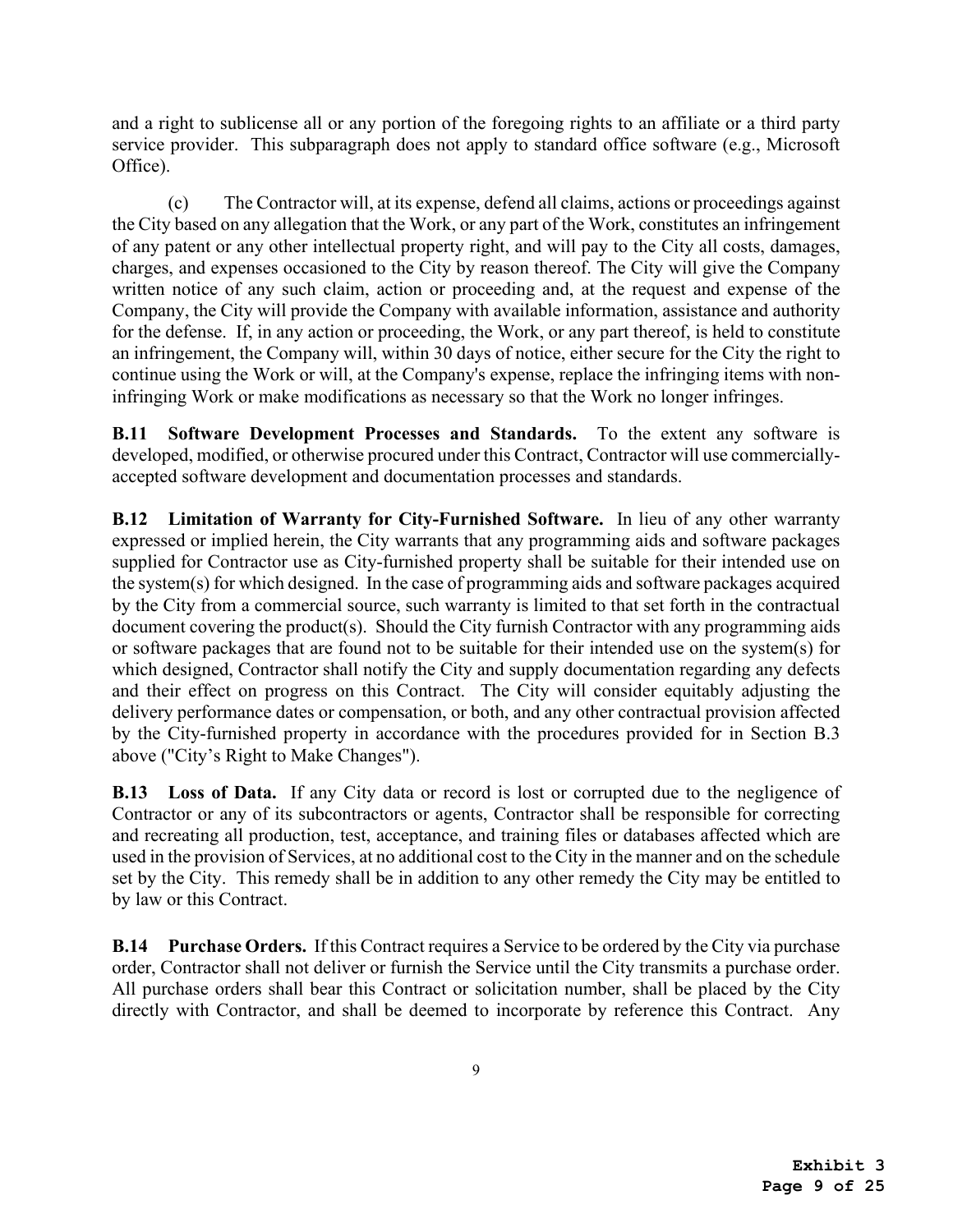discrepancy between this Contract terms and the terms stated on the Contractor's order form, confirmation, or acknowledgement shall be resolved in favor of terms most favorable to the City.

**B.15 Best Pricing for Comparable Services to Other Government Entities.** Compensation for the Services shall be as set forth in this Contract. During the Contract term, if Contractor offers better pricing to other government entities for substantially the same or a smaller quantity of Services upon the same or similar terms of this Contract ("Better Pricing"), then the price under this Contract shall be immediately reduced to the better price. The City may require Contractor to certify on an annual basis that Better Pricing (as defined above) does not exist.

## **B.16 Invoicing and Payment.**

(a) Unless otherwise specified in this Contract, payment to Contractor for Services shall be made on a monthly basis for the Services provided by Contractor for the preceding month. Invoices shall contain the Contract number, purchase order number if applicable, and the appropriate vendor identification number. The City may require any other information from Contractor that the City deems necessary to verify its obligation to pay under this Contract. Payments will be made to Contractor approximately forty-five (45) days after receipt and acceptance of a proper invoice. The City does not pay service charges, interest, or late fees unless required by law.

(b) To the extent Contractor's fees include reimbursement for travel or travel-related expenses, such travel and travel-related expenses shall be subject to and governed by the provisions and limitations of Chapter 106, Part 7, *Jacksonville Ordinance Code*.

(c) The City's obligations to make payment are contingent upon availability of lawfully appropriated funds for the Services.

**B.17 Taxes.** The City is generally exempt from any taxes imposed by the State of Florida or the federal government. Exemption certificates will be provided upon request. Contractor shall not include any state, local, and federal taxes in any prices quoted to the City.

**B.18 Right of Setoff.** The City may, in addition to other remedies available at law or equity and upon notice to Contractor, retain such monies from amounts due Contractor as may be necessary to satisfy any claim for damages, penalties, costs, and the like asserted in good faith by the City (or any other local government entity or authority located in Duval County, Florida) against Contractor.

## **B.19 Retention of Records / Audits.**

(a) Contractor must establish and maintain books, records, contracts, sub-contracts, papers, financial records, supporting documents, statistical records and all other documents pertaining to this Contract (collectively, the "Records"), in whatsoever form or format (including electronic storage media) is reasonable, safe, and sufficient.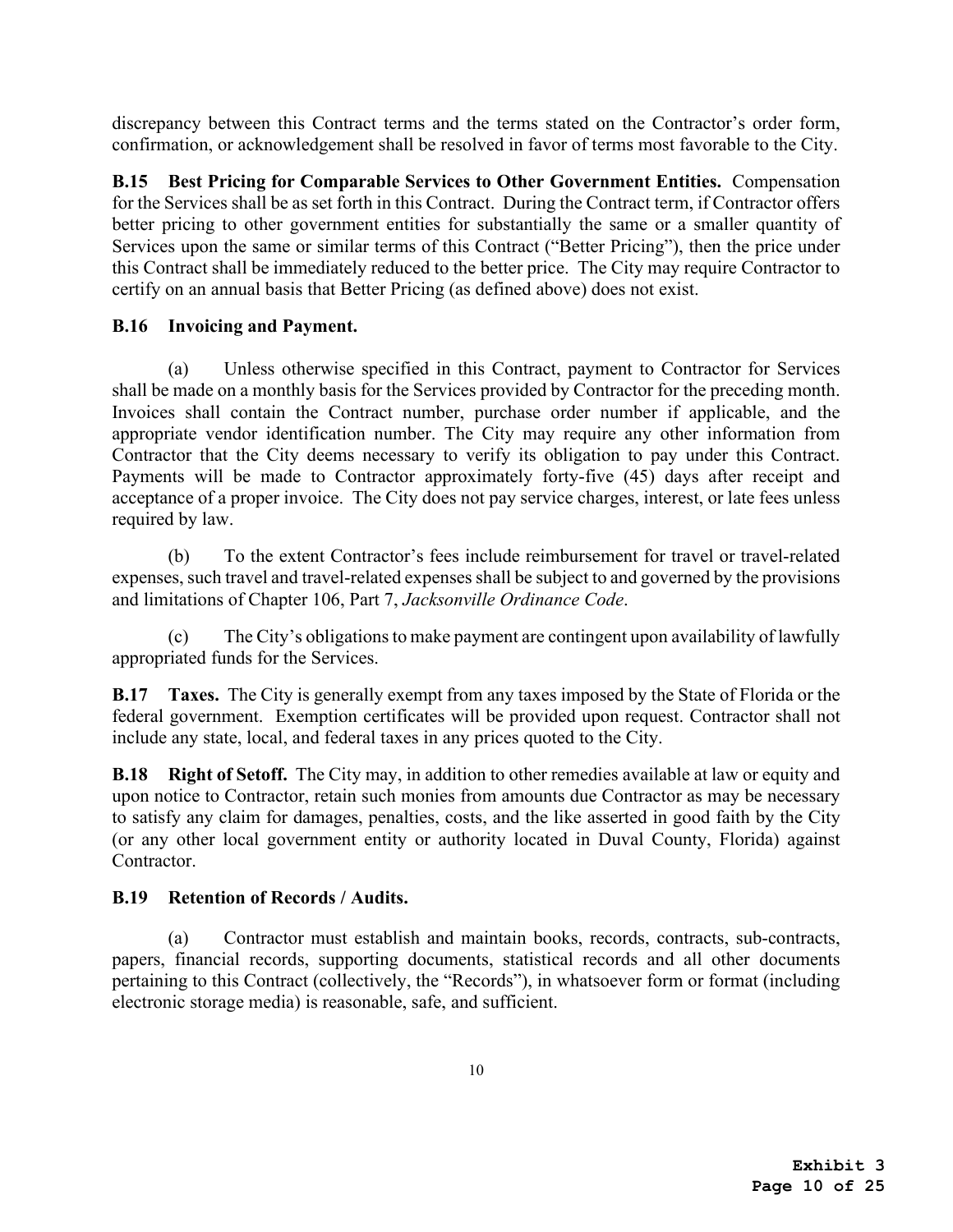(b) Contractor must retain all Records for a minimum period of three (3) years after the final payment is made under this Contract. If an audit has been initiated and audit findings have not been resolved at the end of the three (3) year period, the Records shall be retained until resolution of the audit findings or any litigation which may be based on the terms of this Contract, at no additional cost to the City. Records shall be retained for longer periods when the retention period exceeds the time frames required by law or ordinance.

(c) At all reasonable times for as long as the Records are maintained, Contractor must allow persons duly authorized by the City (including the City's auditor and inspector general offices), to have full access to and the right to examine, copy, or audit any of the Records, regardless of the form in which kept. Contractor will not charge the City for any setup, supervision, or space in connection with the examination and audit. Photocopying charges will not exceed the actual and reasonable cost of the copies to Contractor, and the City shall be permitted to bring its photocopying equipment if the City so desires.

(d) Contractor must comply with and cooperate in any audits or reports requested by the City and must ensure that all related party transactions are disclosed to the auditor.

(e) Contractor must permit the City to interview any of Contractor's employees, subcontractors, and subcontractor employees to assure the City of the satisfactory performance of the terms and conditions of this Contract. Unless the parties agree otherwise or the City is willing to pay for the employee's reasonable travel expenses, the interviews will be conducted at the employee's primary place of work. Contractor will not charge the City for any employee time unless the interview time for that employee exceeds eight (8) hours in a calendar year.

(f) Following any audit or review, if performance of Contractor is, in the opinion of the City, deficient, the City will deliver to Contractor a written report of the deficiencies and request for development by Contractor of a corrective action plan. Contractor hereby agrees to prepare and submit to the City said corrective action plan within ten (10) days of receiving the City's written report. Thereafter, Contractor must correct all deficiencies in the corrective action plan within a reasonable time after the City's receipt of the corrective action plan.

(g) All reports and other information provided by Contractor pursuant to this Section shall be submitted under penalties of perjury under Section 837.06, Florida Statutes.

(h) Contractor must include the aforementioned audit, inspection, investigation, and record-keeping requirements in all subcontracts and Contract assignments.

(i) Contractor agrees to reimburse the City for the reasonable costs of investigation incurred by the City for audits, inspections, and investigations that uncover a material violation of this Contract. Such costs shall include the salaries of investigators, including overtime, travel, and lodging expenses, and expert witness and documentary fees. Contractor shall not be responsible for any costs of investigations that do not uncover a material violation of this Contract.

**B.20 Indemnification.** Contractor shall comply with the indemnification provisions in **Exhibit C** of this Contract.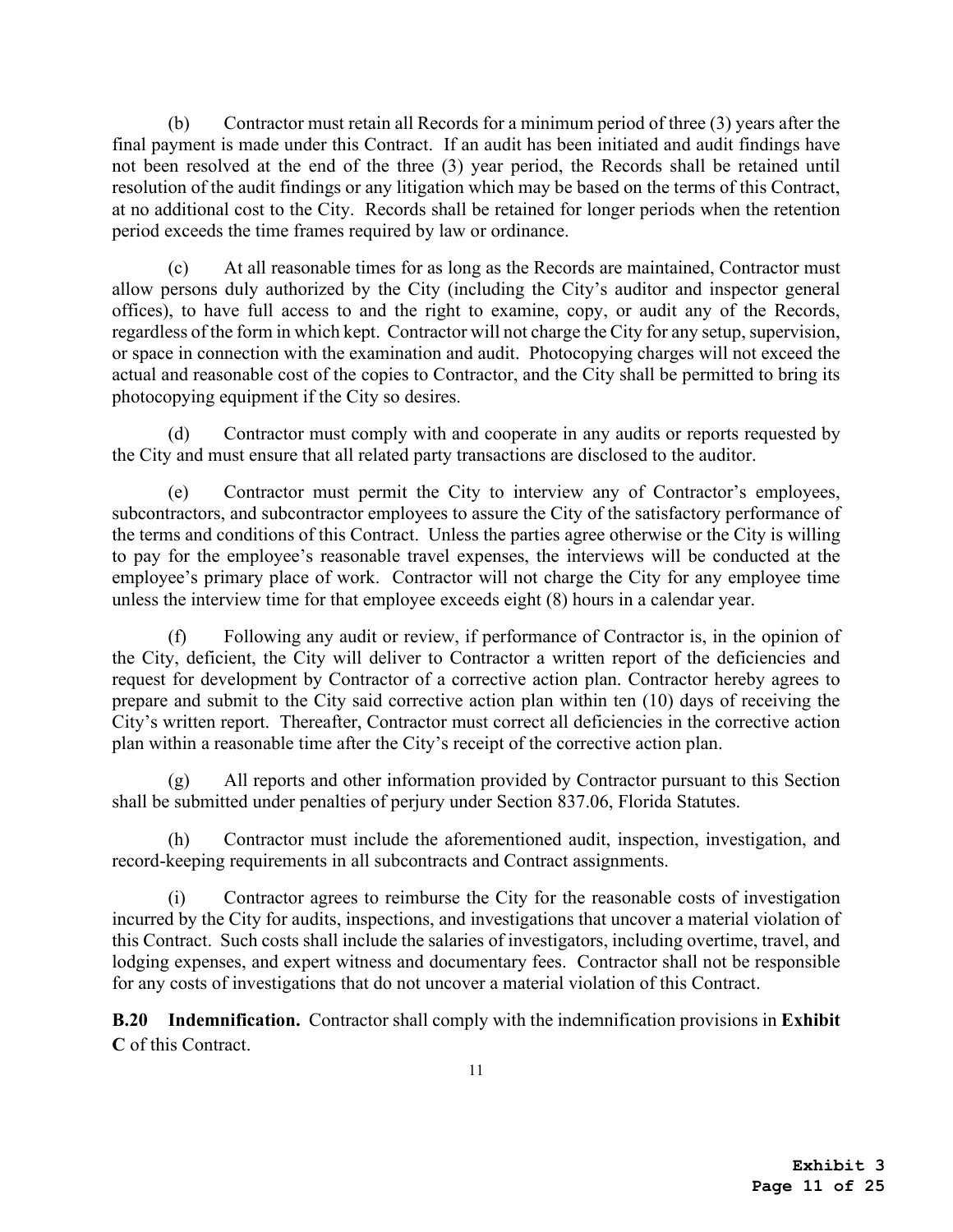**B.21 Insurance.** Contractor shall comply with the insurance requirements in **Exhibit D** of this Contract.

**B.22 City's Right to Suspend Work.** The City may, in its sole discretion, suspend any or all activities under this Contract by providing a written notice to Contractor at least five (5) days in advance that outlines the particulars of suspension. Within ninety (90) days of providing such notice, or within any longer period agreed to by Contractor, the City shall either (1) authorize the resumption of work, at which time activity shall resume, or (2) terminate this Contract in accordance with the applicable termination provisions. Suspension of work shall not entitle Contractor to any additional compensation. The parties will reasonably amend any schedules relating to performance of the Services to reflect the suspension of work hereunder. Contractor shall not be entitled to receive compensation for any work it performs after being excused from providing it hereunder.

**B.23 City's Right to Terminate for Convenience.** The City reserves the right to terminate this Contract at any time and for any reason by giving written notice to Contractor. If this Contract is terminated for convenience as provided herein, the City will be relieved of all further obligations other than payment for that amount of Services actually performed to the date of termination. Access to any and all work papers will be provided to the City after the termination of this Contract. The parties understand and agree that Contractor shall not have a reciprocal right to terminate this Contract for convenience, it being understood that the City's payment for Services forms the consideration for Contractor's not having this right. In the event of City's termination of this Contract, the City (in its sole discretion) may also require Contractor to provide the Transition Services as set forth in Section B.26 below.

**B.24 City's Remedies Upon Contractor Default.** Any one or more of the following events, if not cured within ten (10) calendar days after Contractor's receipt of written notice thereof, shall constitute an "Event of Default" on the part of Contractor: (1) Contractor fails to perform the Services within the time specified in this Contract or any extension; (2) Contractor fails to maintain adequate progress, thus endangering performance of this Contract; (3) Contractor fails to honor any other material term of this Contract; or, (4) Contractor fails to abide by any statutory, regulatory, or licensing requirement. The City may extend the 10-day cure period in its discretion.

In addition, a finding that Contractor has made a false representation or certification in any document furnished by Contractor to the City shall constitute an immediate Event of Default with no right to cure.

Upon an "Event of Default" on the part of Contractor, the City will be entitled to terminate this Contract and pursue such other remedies available at law or equity, including the recovery of any re-procurement costs and delay damages. The rights and remedies available to the City under this Contract are distinct, separate, and cumulative remedies, and no one of them, whether or not exercised by a party, shall be deemed to be in exclusion of any other.

If, after termination, it is determined that Contractor was not in default, or that the default was excusable, the rights and obligations of the parties shall be the same as if the termination had been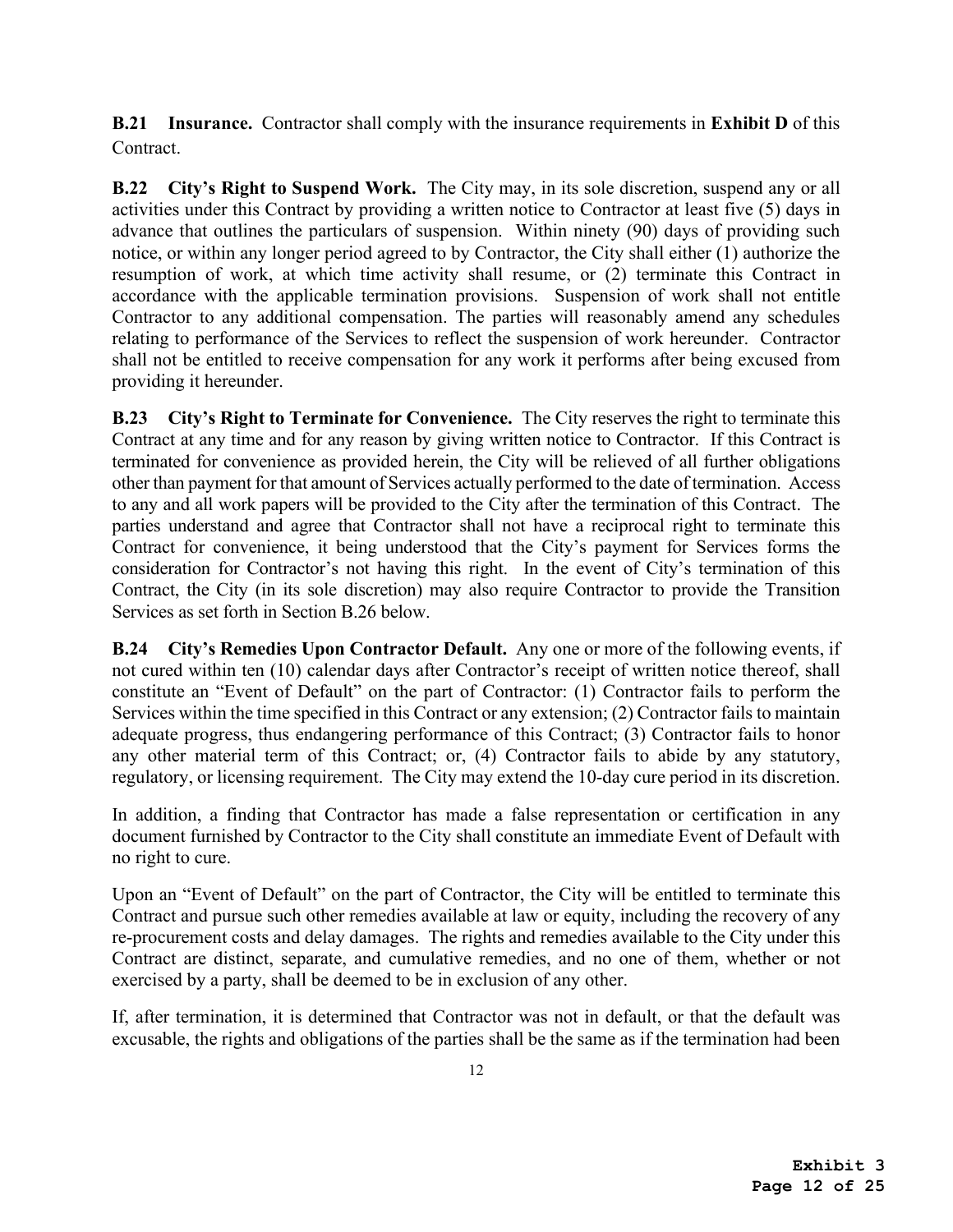issued for convenience.

**B.25 Contractor Remedies Upon City Default.** The City shall be in default if the City fails to honor any material term of this Contract and such failure is not cured within forty-five (45) calendar days after receipt of written notice thereof from Contractor. In the event of City's default, Contractor will be entitled to terminate this Contract and pursue such other remedies available at law or equity as it deems appropriate. **Except as expressly provided elsewhere in this Contract, Contractor will not be entitled to recover any lost profits or consequential damages.** The rights and remedies available to Contractor under this Contract are distinct, separate, and cumulative remedies, and no one of them shall be deemed to be in exclusion of any other.

**B.26 Transition Services.** At any time prior to the date this Contract expires or terminates for any reason (the "Termination Date"), the City may request Contractor to provide reasonable transition assistance services ("Transition Assistance"). Contractor shall provide such Transition Assistance until such time as the City notifies Contractor that the City no longer requires such Transition Assistance, but in no event for more than 180 days following the Termination Date.

Transition Assistance shall mean any services, functions, or responsibilities that are ordinarily or customarily provided to a purchaser to ensure that the services provided to that purchaser by a contractor are fully transitioned in a smooth and efficient manner to a new service provider (either the City itself or a third-party contractor). Transition Assistance includes the development and implementation of a detailed transition plan. To the extent that Transition Assistance will involve third parties hired by the City, those third parties shall cooperate with Contractor in its provision of Transition Assistance and sign any reasonable non-disclosure agreements required by Contractor.

Transition Assistance rendered before the Termination Date shall be provided at no additional cost to the City. Transition Assistance rendered after the Termination Date shall be provided at the rates negotiated by the parties prior to the rendering of such service, which rates shall not exceed the standard market rates that Contractor charges to government entities for comparable services; provided however, that if the City terminates this Contract because of a breach by Contractor, then (i) the Transition Assistance shall be provided at no cost to the City, and (ii) the City will be entitled to any other remedies available to it under law. Contractor may withhold Transition Assistance after the Termination Date if the City does not provide reasonable assurance that the charges for such Transition Assistance will be paid to Contractor in accordance with the invoicing and payment provisions of this Contract.

**B.27 Force Majeure, Notice of Delay, and No Damages for Delay.** Neither party shall be responsible for delays in performance to the extent that the delay was beyond that party's control (or the control of its employees, subcontractors, or agents). Contractor shall notify the City in writing of any such delay or potential delay and describe the cause of the delay either (1) within ten calendar days after the cause that creates or will create the delay first arose, if Contractor could reasonably foresee that a delay could occur as a result, or (2) if delay is not reasonably foreseeable, within five calendar days after the date Contractor first had reason to believe that a delay could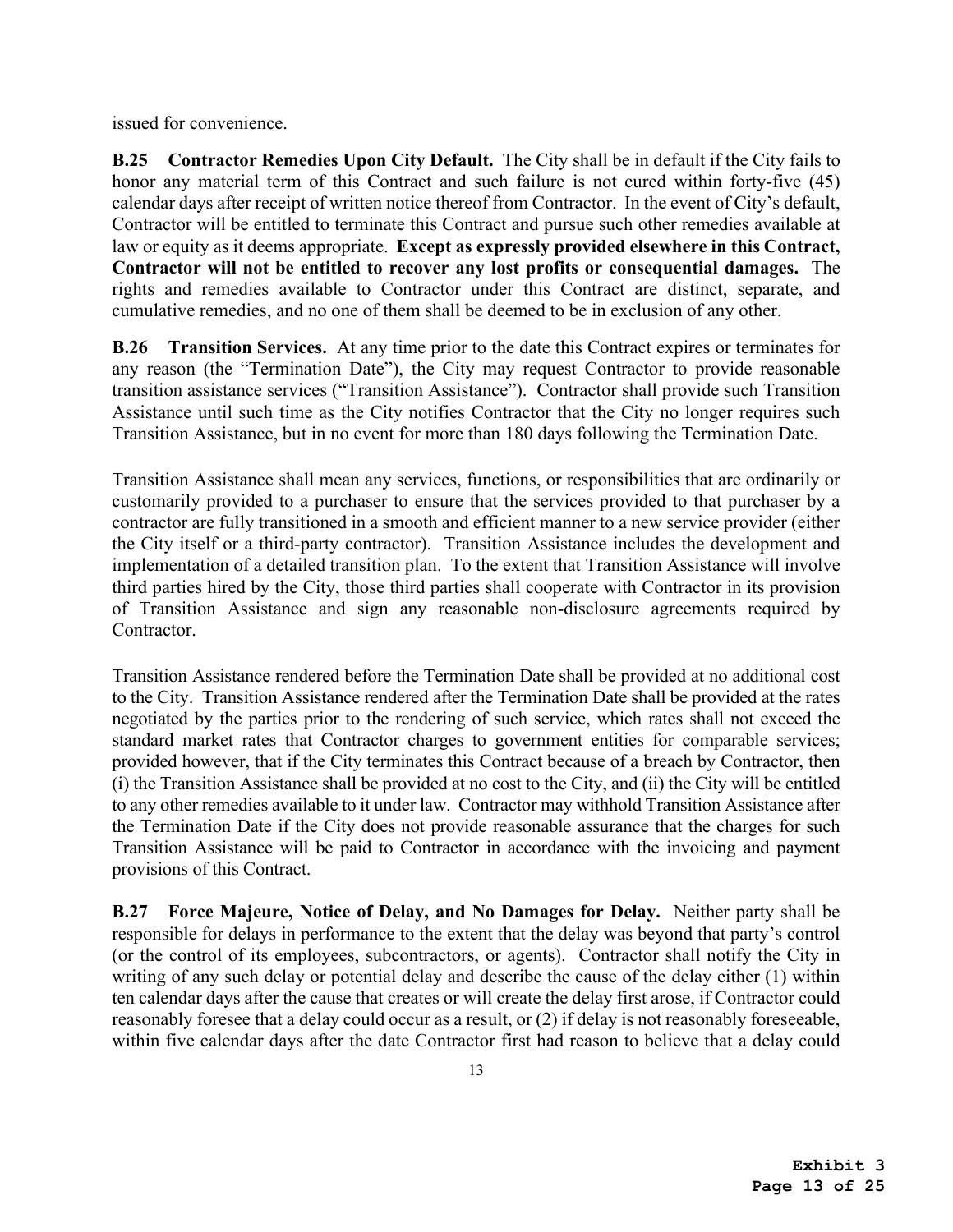result. Based upon such notice, the City will give Contractor a reasonable extension of time to perform; provided, however, that the City may elect to terminate this Contract in whole or in part if the City determines, in its sole judgment, that such a delay will significantly impair the value of this Contract to the City. Providing notice in strict accordance with this paragraph is a condition precedent to such remedy. THE FOREGOING SHALL CONSTITUTE CONTRACTOR'S SOLE REMEDY OR EXCUSE WITH RESPECT TO DELAY. No claim for damages, other than for an extension of time, shall be asserted against the City. Contractor shall not be entitled to an increase in the Contract price or payment of any kind from the City for direct, indirect, consequential, impact, or other costs, expenses, or damages, including but not limited to costs of acceleration or inefficiency arising because of delay, disruption, interference, or hindrance from any cause whatsoever.

**B.28 No Waiver.** The delay or failure by a party to exercise or enforce any of its rights under this Contract shall not constitute or be deemed a waiver of that party's right thereafter to enforce those rights, nor shall any single or partial exercise of any such right preclude any other or further exercise thereof or the exercise of any other right. Unless otherwise agreed in writing, the City's payment for the Services shall not release Contractor from its obligations under this Contract and shall not be deemed a waiver of the City's right to insist upon strict performance hereof.

**B.29 Qualification of Contractor Employees, Subcontractors, and Agents.** All Contractor employees, subcontractors, and agents performing work under this Contract shall be properly trained and qualified. Upon request, Contractor shall furnish a copy of technical certification or other proof of qualification. All employees, subcontractors, and agents performing work under this Contract must comply with all reasonable administrative requirements of the City and with all controlling laws and regulations relevant to the Services they are providing under this Contract. The City may conduct, and Contractor shall cooperate in, a security background check or other assessment of any employee, subcontractor, or agent furnished by Contractor. The City may refuse access to, or require replacement of, any personnel for reasonable cause.

Contractor shall take all actions necessary to ensure that Contractor's employees, subcontractors, and agents are not considered employees of the City. Such actions include, but are not limited to, ensuring that Contractor's employees, subcontractors, and agents receive payment and any legally mandated insurance (e.g., workers' compensation and unemployment compensation) from an employer other than the City.

As a condition to providing services to the City, Contractor and any subcontractor will enroll and participate in the federal E-Verify Program within thirty (30) days of the Effective Date of this Contract. Proof of enrollment and participation will be made available to the City upon request.

**B.30 Security Procedures.** Contractor and its employees, subcontractors, and agents shall comply fully with all generally applicable security procedures of the United States, the State of Florida, and the City in performance of this Contract. The City agrees that any security procedures imposed by the City specifically for this Contract will be reasonable and will not impose any unreasonable costs or hardships.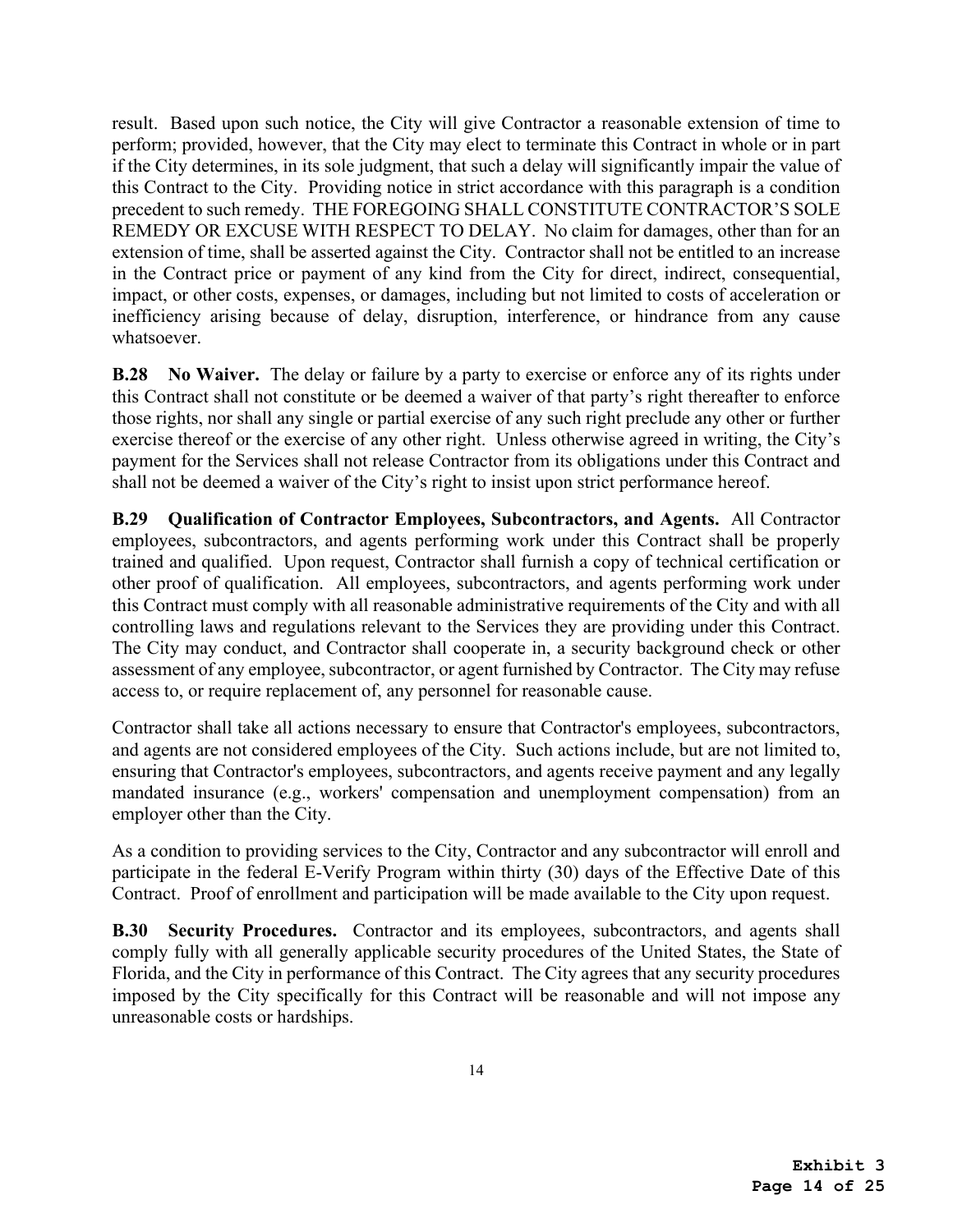**B.31 Restrictions on the Use or Disclosure of City's Information.** Contractor shall not use, copy, or disclose to third parties, except in connection with performing the Services, any information obtained by Contractor or its agents, subcontractors, or employees in the course of performing the Services, including but not limited to security procedures, business operations information, or commercial proprietary information in the possession of the City. At the City's request, all information furnished by the City will be returned to the City upon completion of the Services. Contractor shall not be required to keep confidential any information that has already been made publicly available through no fault of Contractor or that Contractor developed independently without relying on the City's information. To ensure confidentiality, Contractor shall take appropriate steps as to its employees, agents, and subcontractors, including the insertion of these restrictions in any subcontract agreement. The warranties of this paragraph shall survive this Contract.

**B.32 Public Records Law; Process for Protecting Trade Secrets and Other Information.** Article 1, Section 24, Florida Constitution, guarantees every person access to all public records, and Section 119.011, Florida Statutes, provides a broad definition of public records. All documents received by the City in connection with this Contract are subject to Chapter 119, Florida Statutes (the "Florida Public Records Law"). Any specific information that Contractor claims to be a trade secret or otherwise exempt from the Florida Public Records Law must be clearly identified as such by Contractor on all copies furnished to the City. The City agrees to notify Contractor of any third-party request to view such information, but it is Contractor's obligation to obtain a court order enjoining disclosure. If Contractor fails to obtain a court order enjoining disclosure within five (5) business days of Contractor's receiving notice of the request, the City may release the requested information. Such release shall be deemed for purposes of this Contract to be made with Contractor's consent and will not be deemed to be a violation of law, including but not limited to laws concerning trade secrets, copyright, or other intellectual property.

In accordance with Section 119.0701, Florida Statutes, the Contractor shall:

- (a) Keep and maintain public records required by the City to perform the services; and
- (b) Upon request from the City's custodian of public records, provide the City with a copy of the requested records or allow records to be inspected or copied within a reasonable time at a cost that does not exceed the cost provided for in Chapter 119, Florida Statutes, or as otherwise provided by law; and
- (c) Ensure that public records that are exempt or confidential and exempt from public records disclosure requirements are not disclosed except as authorized by law for the duration of the Contract term and following completion of this Contract if Contractor does not transfer the records to the City; and
- (d) Upon completion of this Contract, transfer to the City at no cost all public records in possession of Contractor or keep and maintain public records required by the City to perform the service. If Contractor transfers all public records to City upon completion of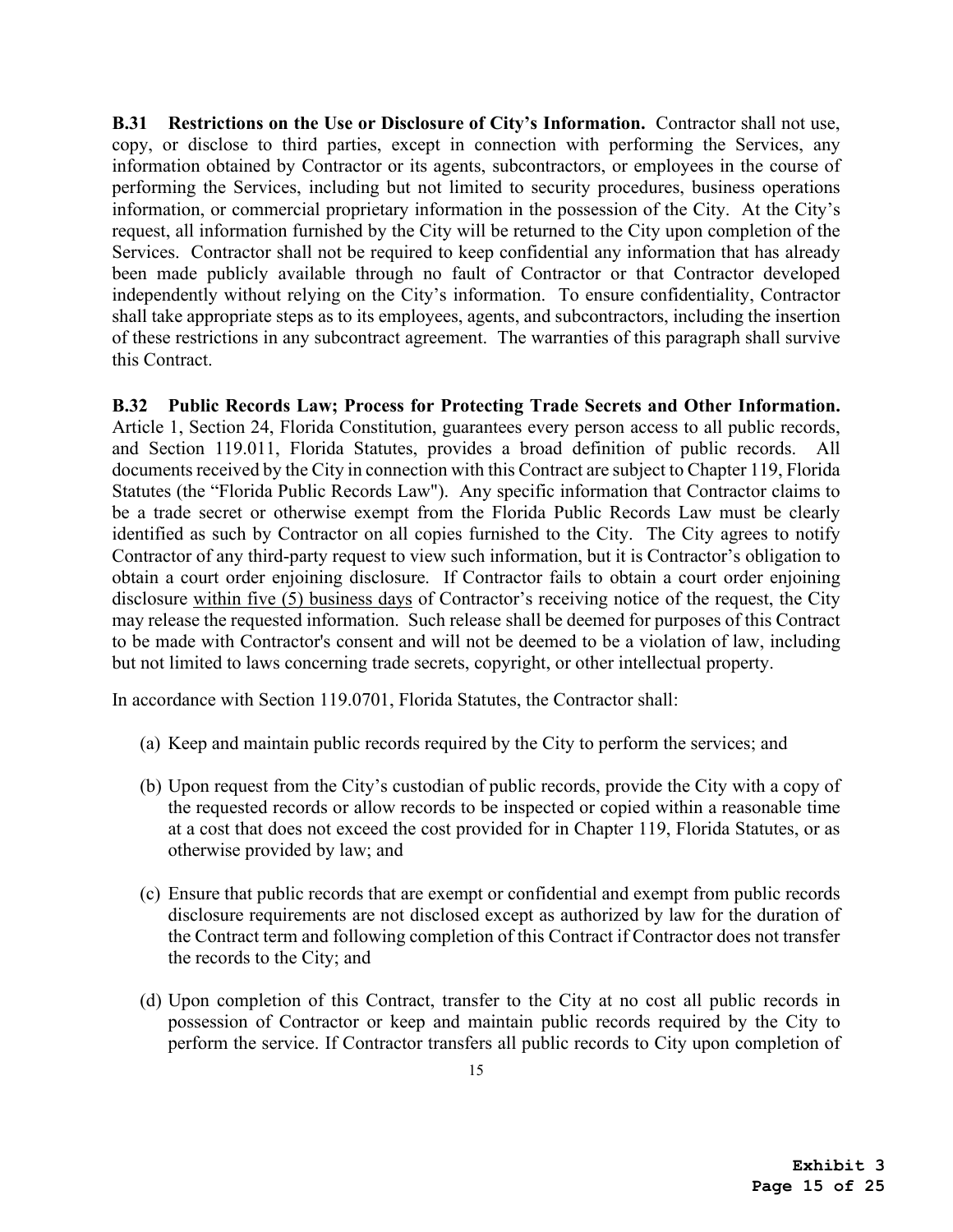this Contract, Contractor shall destroy any duplicate public records that are exempt or confidential and exempt from public records disclosure requirements. If Contractor keeps and maintains public records upon completion of this Contract, Contractor shall meet all applicable requirements for retaining public records. All records stored electronically must be provided to the City upon request from the City's custodian of public records in a format that is compatible with the City's information technology systems.

The above requirements apply to a "Contractor" as defined in Section, 119.0701, Florida Statutes.

# **IF CONTRACTOR HAS QUESTIONS REGARDING THE APPLICATION OF CHAPTER 119, FLORIDA STATUTES, TO CONTRACTOR'S DUTY TO PROVIDE PUBLIC RECORDS RELATING TO THIS CONTRACT, CONTACT THE CITY'S CUSTODIAN OF PUBLIC RECORDS AT (904) 630-7678; PR[R@COJ.NET;](mailto:alexisl@coj.net) CITY OF JACKSONVILLE, PUBLIC RECORDS REQUEST, 214 N. HOGAN STREET, SUITE 1180, JACKSONVILLE, FLORIDA 32202.**

**B.33 Assignment.** The City and Contractor each binds itself and its respective successors and assigns in all respects to all of the terms, conditions, covenants, and provisions of this Contract. Contractor shall not sell, assign, or transfer any of its rights (including rights to payment), duties, or obligations under this Contract without the prior written consent of the City. In the event of any assignment, Contractor shall remain liable for performance of this Contract unless the City expressly waives such liability. The City may assign this Contract with prior written notice to Contractor of its intent to do so. Nothing herein shall be construed as creating any personal liability on the part of any officer, employee, or agent of the City.

**B.34 Notice and Approval of Changes in Ownership.** Because the award of this Contract may have been predicated upon Contractor's ownership structure, Contractor agrees that any transfer of a substantial interest in Contractor by any of its owners shall require the City's prior written approval, which approval shall not be unreasonably withheld or unreasonably delayed. By execution of this Contract, Contractor represents that it has no knowledge of any intent to transfer a substantial interest in Contractor. A substantial interest shall mean at least 25% of the voting shares in Contractor. This Section shall not apply to: (i) transfers occurring upon the incapacitation or death of an owner; (ii) transfers associated with an initial public offering on the NYSE or NASDAQ markets; or, (iii) transfers to a company whose stock is publicly traded on the NYSE or NASDAQ markets.

**B.35 Assignment of Antitrust Claims.** Contractor and the City recognize that in actual economic practice, overcharges resulting from antitrust violations are in fact usually borne by the City. Therefore, Contractor hereby assigns to the City any and all claims under the antitrust laws of Florida or the United States for overcharges of goods, materials, or services purchased in connection with this Contract.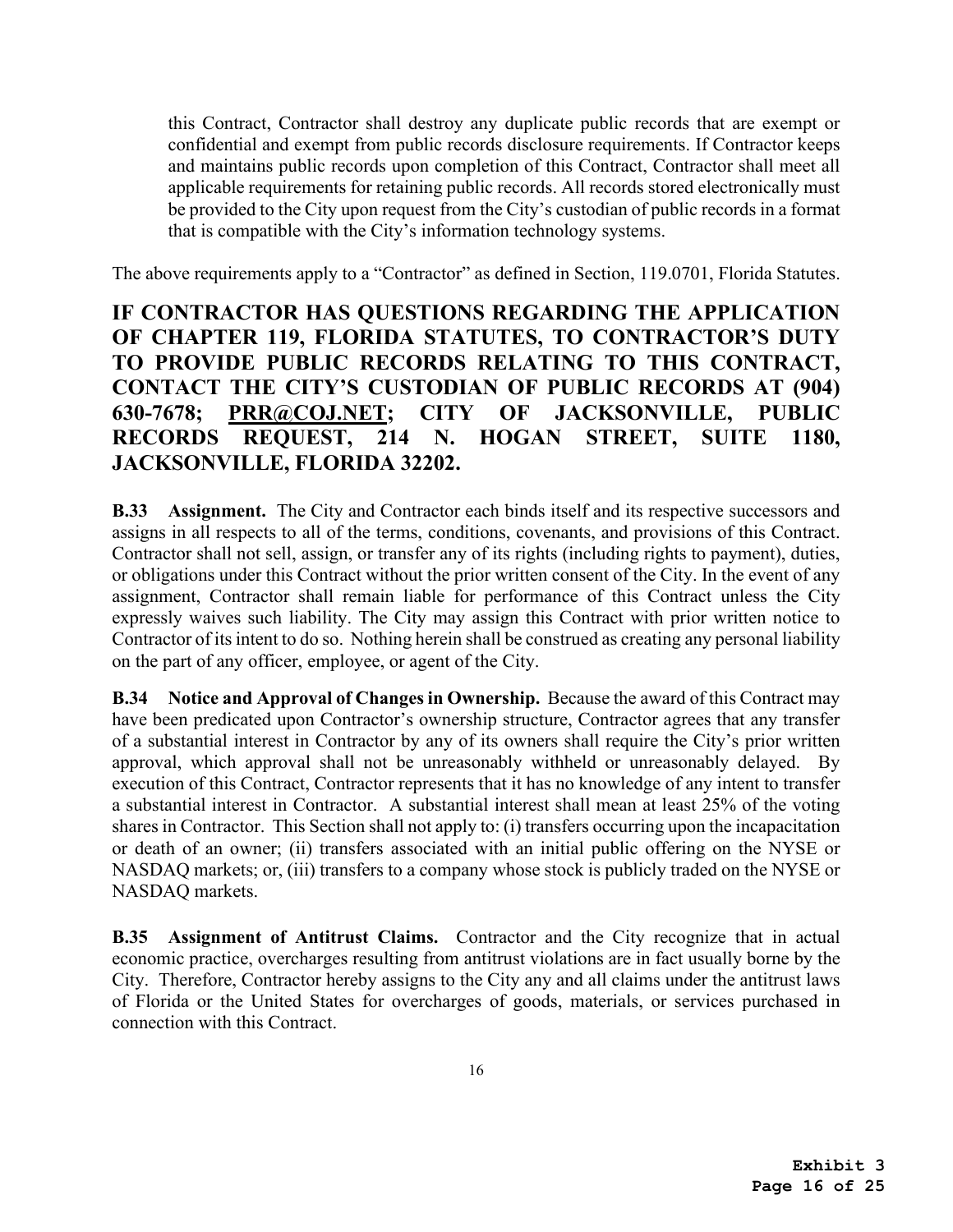**B.36 Equal Employment Opportunity.** The Equal Opportunity clause in Title 41, Part 60-1.4 of the Code of Federal Regulations (Paragraphs 1 through 7 of President's Executive Order 11246), the provisions of the Equal Opportunity for Individuals with Disabilities Act in 42 U.S.C. Section 12112, the Listing of Employment Openings for Veterans Clause in Title 41, Part 50-260.2 of the Code of Federal Regulations, and the Disabled Veterans and Veterans of the Vietnam Era Clause in Title 41, Part 60-250.5 of the Code of Federal Regulations are incorporated herein by reference if and to the extent applicable. If Contractor is exempt from any of the above-cited terms, written evidence of such exempt status must be provided to the City.

**B.37 Other Non-Discrimination Provisions.** As required by Section 126.404, *Jacksonville Ordinance Code*, Contractor represents that it has adopted and will maintain throughout the term of this Contract a policy of nondiscrimination or non-harassment against any person with regard to race, color, sex (including pregnancy), sexual orientation, gender identity or expression, religion, political affiliation, national origin, disability, age, marital status, veteran status, or any other impermissible factor in recruitment, hiring, compensation, training, placement, promotion, discipline, demotion, transfers, layoff, recall, termination, working conditions, and related terms and conditions of employment. Contractor agrees that upon written request, it will permit reasonable access to its records of employment, employment advertisement, application forms, and other pertinent data and records by the Executive Director of the Community Relations Commission or successor agency or commission for the purpose of investigation to ascertain compliance with the non-discrimination provisions of this Contract; *provided however*, that Contractor shall not be required to produce for inspection records covering periods of time more than one (1) year prior to the Effective Date of this Contract. Contractor agrees that if any of the products or Services to be provided pursuant to this Contract are to be provided by a subcontractor, the provisions of this section shall be incorporated into and become a part of the subcontract.

**B.38 Prompt Payment to Subcontractors and Suppliers.** The following is required by Chapter 126, Part 6, *Jacksonville Ordinance Code*; provided however, if Contractor does not use JSEB or MBE subcontractors, as identified below, this Section B.38 shall not apply:

(a) *Generally*. When Contractor receives payment from the City for labor, services or materials furnished by subcontractors and suppliers hired by Contractor, Contractor shall remit payment due (less proper retainage) to those subcontractors and suppliers within fifteen (15) calendar days after Contractor's receipt of payment from the City. Nothing herein shall prohibit Contractor from disputing, pursuant to the terms hereof, all or any portion of a payment alleged to be due to its subcontractors and suppliers. In the event of such dispute, Contractor may dispute the disputed portion of any such payment only after Contractor has provided notice to the City and to the subcontractor or supplier whose payment is in dispute, which notice shall: (i) be in writing; (ii) state the amount in dispute; (iii) specifically describe the actions required to cure the dispute; and (iv) be delivered to the City and said subcontractor or supplier within ten (10) calendar days after Contractor's receipt of payment from the City. Contractor shall pay all undisputed amounts due within the time limits imposed by this Section.

(b) *Jacksonville Small and Emerging Business Enterprise and Minority Business Enterprise Participation*. Notwithstanding Chapter 126, Part 6, *Jacksonville Ordinance Code*,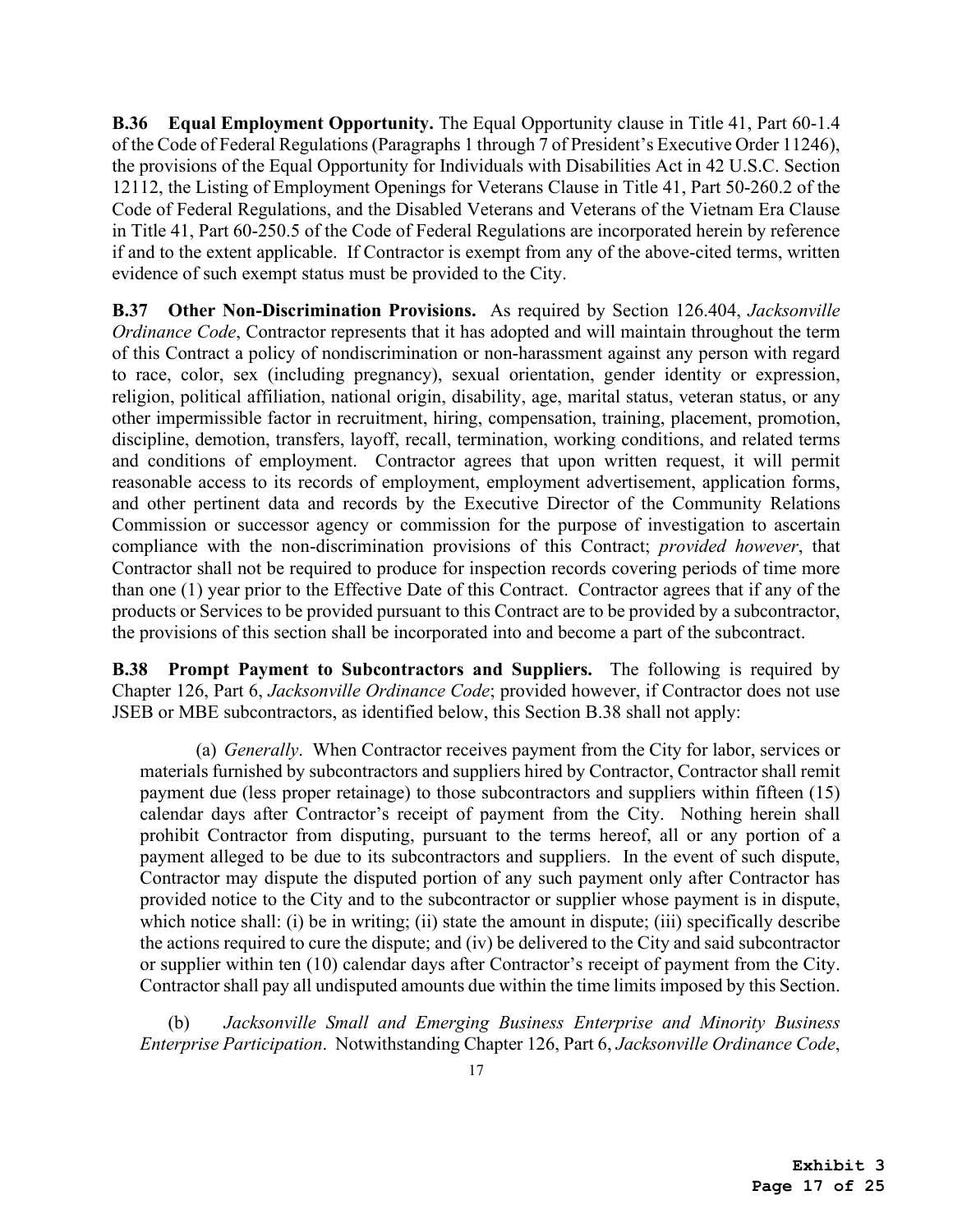Contractor shall pay all contracts awarded with certified Jacksonville Small and Emerging Business Enterprises ("JSEB") and Minority Business Enterprises ("MBE"), as defined therein, their pro rata share of their earned portion of the progress payments made by the City under this Contract within seven (7) business days after Contractor's receipt of payment from the City (less proper retainage). The pro-rata share shall be based on all work completed, materials and equipment furnished, or services performed by the certified JSEB or MBE at the time of payment. As a condition precedent to progress and final payments to Contractor, Contractor shall provide to the City with its requisition for payment documentation that sufficiently demonstrates that Contractor has made proper payments to its certified JSEBs or MBEs from all prior payments Contractor has received from the City. Contractor shall not unreasonably withhold payments to certified JSEBs and MBEs if such payments have been made to Contractor. If Contractor withholds payment to its certified JSEBs or MBEs, which payment has been made by the City to Contractor, Contractor shall return said payment to the City. Contractor shall provide notice to the City and to the certified JSEBs or MBEs whose payment is in dispute, which notice shall: (i) be in writing; (ii) state the amount in dispute; (iii) specifically describe the actions required to cure the dispute; and, (iv) be delivered to the City and said JSEBs or MBEs within five (5) calendar days after Contractor's receipt of payment from the City. Contractor shall pay all undisputed amounts due within the time limits imposed in this section. The failure to pay undisputed amounts to the JSEBs or MBEs within seven (7) business days shall be a breach of this Contract, compensable by one per-cent (1%) of the outstanding invoice's being withheld by the City, not as a penalty, but as liquidated damages to compensate for the additional contract administration by the City.

(c) *Third Party Liability.* The Prompt Payment requirements hereunder shall in no way create any contractual relationship or obligation between the City and any subcontractor, supplier, JSEB, MBE, or any third party or create any City liability for Contractor's failure to make timely payments hereunder. However, Contractor's failure to comply with the Prompt Payment requirements shall constitute a material breach of Contractor's contractual obligations to the City. As a result of said breach, the City, without waiving any other available remedy it may have against Contractor, may (i) issue joint checks and (ii) charge Contractor a 0.2% daily late payment charge or the charges specified in said Chapter 126, *Jacksonville Ordinance Code*, for JSEBs or MBEs and in Chapter 218, Florida Statutes, for non-JSEBs or non-MBEs, whichever is greater.

**B.39 Conflicts of Interest.** Contractor acknowledges that Section 126.112, *Jacksonville Ordinance Code*, requires that a public official who has a financial interest in a bid or contract make a disclosure at the time that the bid or contract is submitted or at the time that the public official acquires a financial interest in the bid or contract, including but not limited to the public official's name, public office or position held, bid or proposal number, and the position or relationship of the public official with the bidder or contractor.

**B.40 Contingent Fees Prohibited.** In conformity with Section 126.306, *Jacksonville Ordinance Code*, Contractor warrants that it has not employed or retained any company or person, other than a bona fide employee working solely for Contractor, to solicit or secure this Contract and that it has not paid or agreed to pay any person, company, corporation, individual, or firm,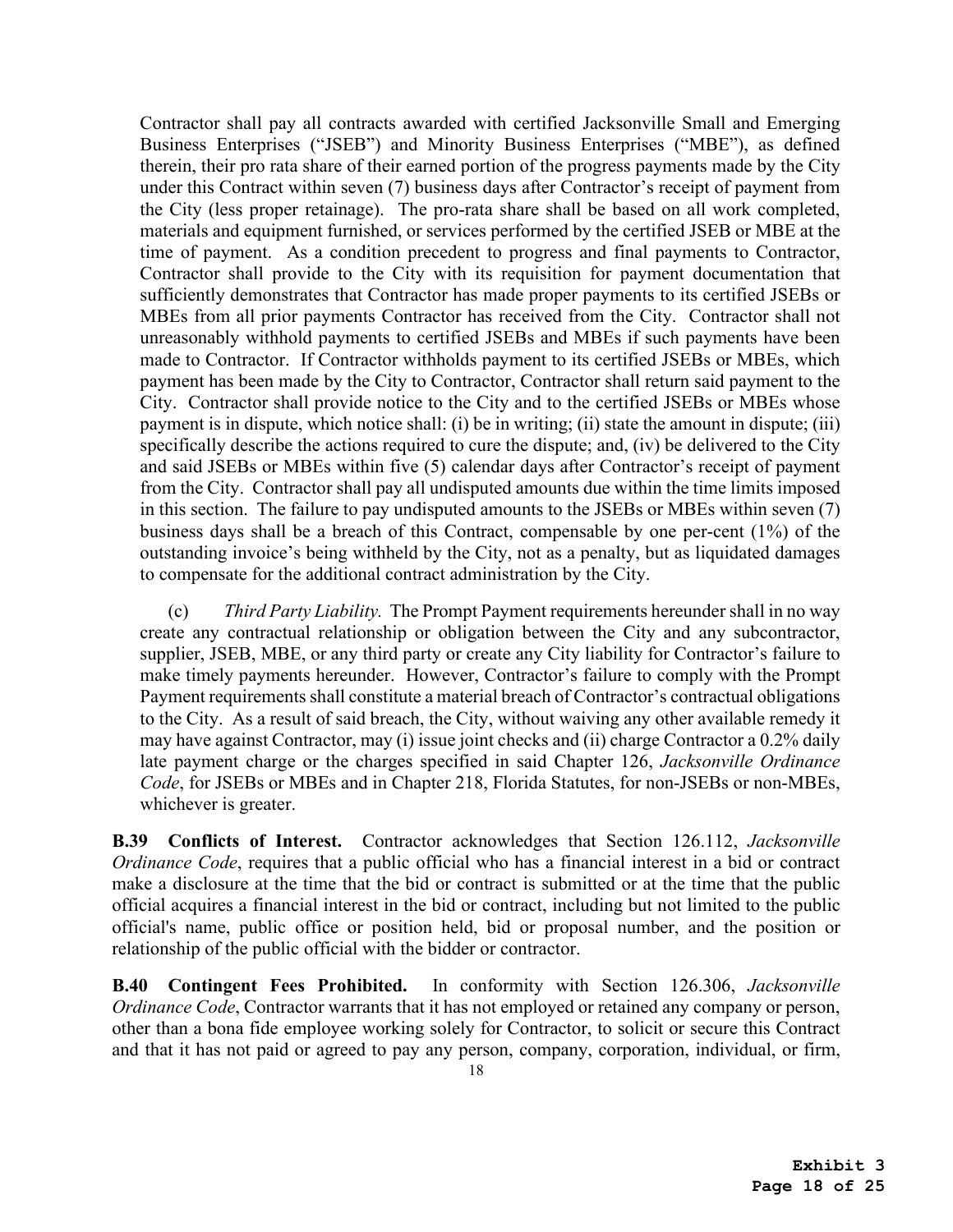other than a bona- fide employee working solely for Contractor, any fee, commission, percentage, gift, or any other consideration contingent upon or resulting from the award or making of this Contract. For the breach or violation of these provisions, the City shall have the right to terminate this Contract without liability and, at its discretion, to deduct from the contract price, or otherwise recover, the full amount of such fee, commission, percentage, gift, or consideration.

**B.41 Truth in Negotiation Certificate.** Pursuant to Section 126.305, *Jacksonville Ordinance Code*, the execution of this Contract by Contractor shall be deemed to be a simultaneous execution of a Truth-In-Negotiation Certificate, whereby Contractor states that the wage rates and other factual unit costs supporting the compensation hereunder are accurate, complete, and current at the time of contracting. Further, Contractor agrees that the compensation hereunder shall be adjusted to exclude any significant sums where the City determines the Contract price was increased due to inaccurate, incomplete, or non-current wage rates and other factual unit costs, provided that any and all such adjustments shall be made within one (1) year following the completion date of this Contract.

**B.42 Compliance with Applicable Laws.** Contractor (and any subcontractors) must comply with all applicable federal, state and local laws, rules, and regulations as the same exist and as may be amended from time to time, including but not limited to:

- Chapter 119, Florida Statutes (the Florida Public Records Law);
- Section 286.011, Florida Statutes (the Florida Sunshine Law);
- Chapter 602, Jacksonville Ordinance Code (the Jacksonville Ethics Code);
- Chapter 126, Jacksonville Ordinance Code (the Jacksonville Purchasing Code); and
- All licensing and certification requirements applicable to performing the Services.

**B.43 Cooperative Purchasing.** Pursuant to their own governing laws, and subject to the agreement of Contractor, other entities may be permitted to make purchases at the terms and on the conditions contained herein. These purchases are independent of the agreement between the City and Contractor, and the City shall not be a party to such transactions.

**B.44 Warranty of Ability to Perform.** Contractor warrants that (i) it is ready, willing, and able to perform its obligations under this Contract, and (ii) to the best of Contractor's knowledge, there are no pending or threatened actions, proceedings, investigations, or any other legal or financial conditions that would in any way prohibit, restrain, or diminish Contractor's ability to satisfy its Contract obligations. Contractor shall immediately notify the City in writing if its ability to perform is compromised in any manner during the term of this Contract.

**B.45 Warranty of Authority to Sign Contract.** Each person signing this Contract warrants that he or she is duly authorized to do so and to bind the respective party to this Contract.

**B.46 Governing State Law/Severability/Venue/Waiver of Jury Trial.** The rights, obligations, and remedies of the parties as specified under this Contract shall be interpreted and governed in all aspects by the laws of the State of Florida. Should any provision of this Contract be determined by the courts to be illegal, unenforceable, or in conflict with any applicable law, the validity of the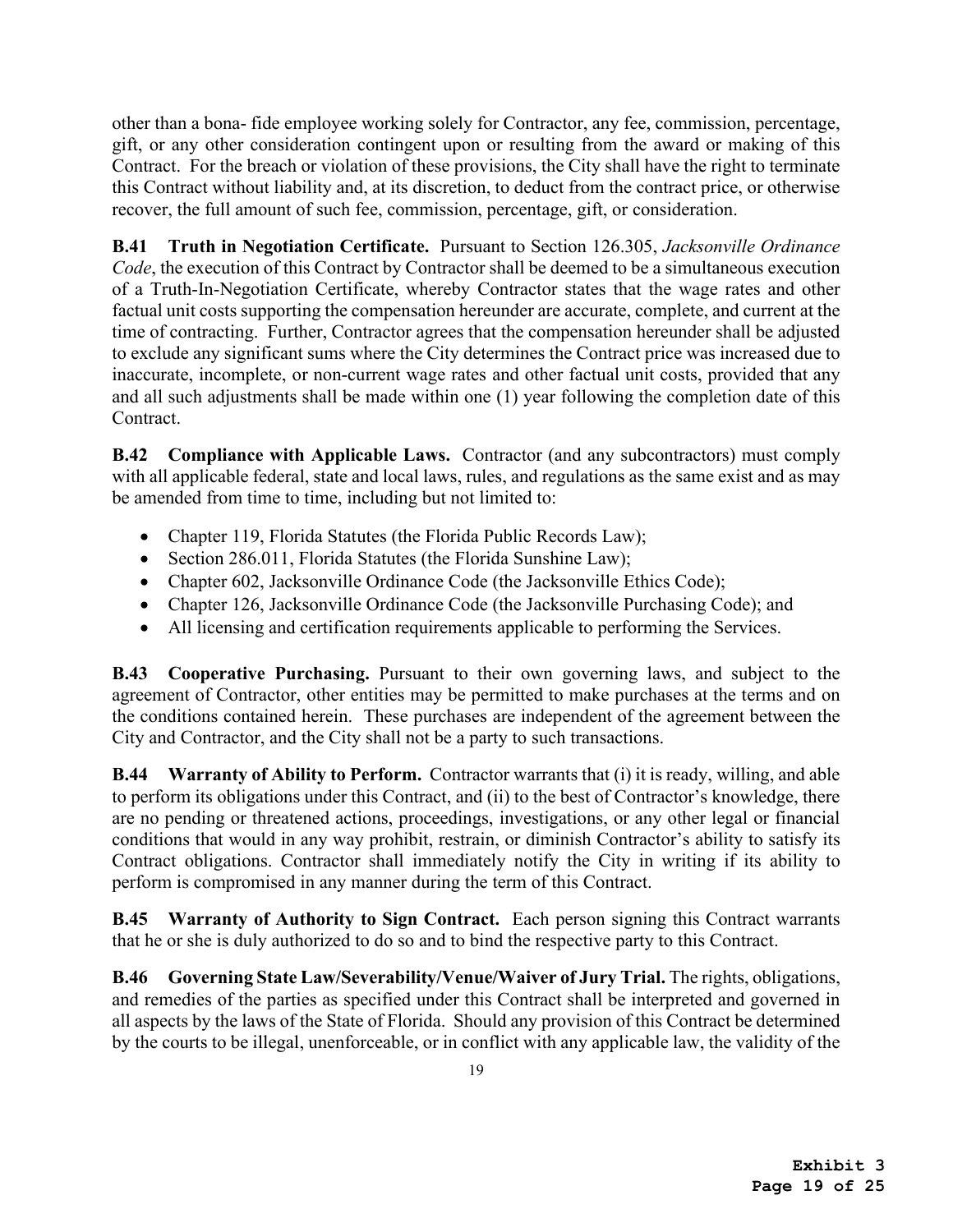remaining provisions shall not be impaired. Venue for any action arising out of or relating to this Contract shall be exclusively in courts of competent jurisdiction located in Jacksonville, Duval County, Florida. The parties waive any and all rights to a jury trial with respect to disputes arising under this Contract.

**B.47 Construction.** Both parties acknowledge that they have had the opportunity to provide meaningful input into the terms and conditions contained in this Contract. Therefore, any doubtful or ambiguous provisions contained herein shall not be construed against the party who physically prepared this Contract. Article headings appearing herein are inserted for convenience or reference only and shall in no way be construed to be interpretations of text.

## **B.48 Scrutinized Companies**.

(a) Pursuant to Section 287.135(2), *Florida Statutes*, a company is ineligible to, and may not, bid on, submit a proposal for, or enter into or renew a contract with an agency or local government entity for goods or services of:

(1) Any amount if, at the time of bidding on, submitting a proposal for, or entering into or renewing such contract, Contractor is on the Scrutinized Companies that Boycott Israel List, created pursuant to Section 215.4725, *Florida Statutes*, or is engaged in a boycott of Israel; or

(2) One million dollars or more if, at the time of bidding on, submitting a proposal for, or entering into or renewing such contract, Contractor:

- i. Is on the Scrutinized Companies with Activities in Sudan List or the Scrutinized Companies with Activities in the Iran Petroleum Energy Sector List created pursuant to Section 215.473, *Florida Statutes*; or
- ii. Is engaged in business operations in Cuba or Syria.

(b) Pursuant to Section 287.135(3)(a)4, *Florida Statutes*, the City may terminate this Contract at the City's option if this Contract is for goods or services in an amount of one million dollars or more and Contractor:

(1) Is found to have submitted a false certification under Section 287.135(5), *Florida Statutes*;

(2) Has been placed on the Scrutinized Companies with Activities in Sudan List or the Scrutinized Companies with Activities in the Iran Petroleum Energy Sector List created pursuant to Section 215.473, *Florida Statutes*; or

(3) Is engaged in business operations in Cuba or Syria.

(c) Pursuant to Section 287.135(3)(b), *Florida Statutes*, the City may terminate this Contract at the City's option if this Contract is for goods and services of any amount and Contractor: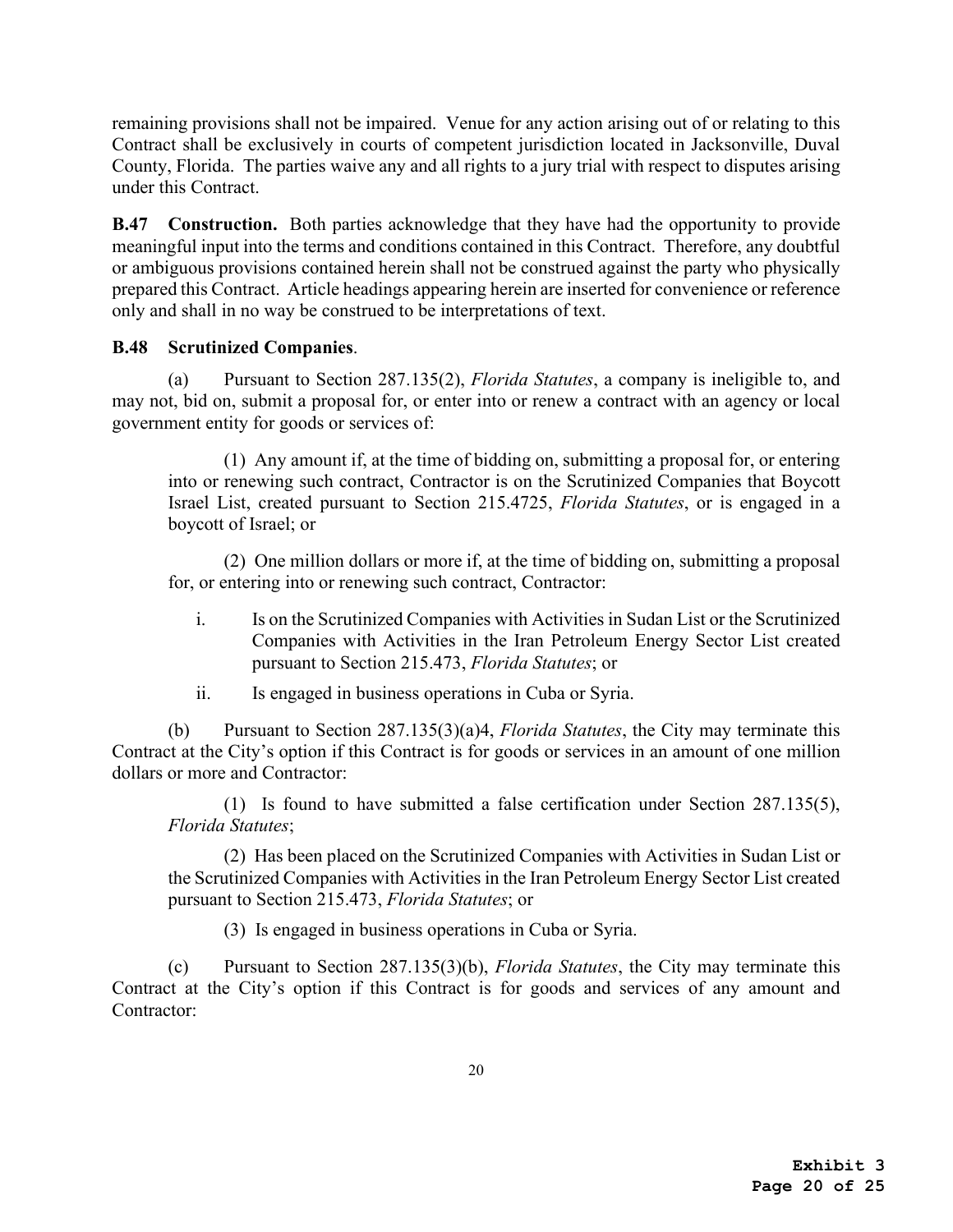(1) Is found to have been placed on the Scrutinized Companies that Boycott Israel List; or

(2) Is engaged in a boycott of Israel.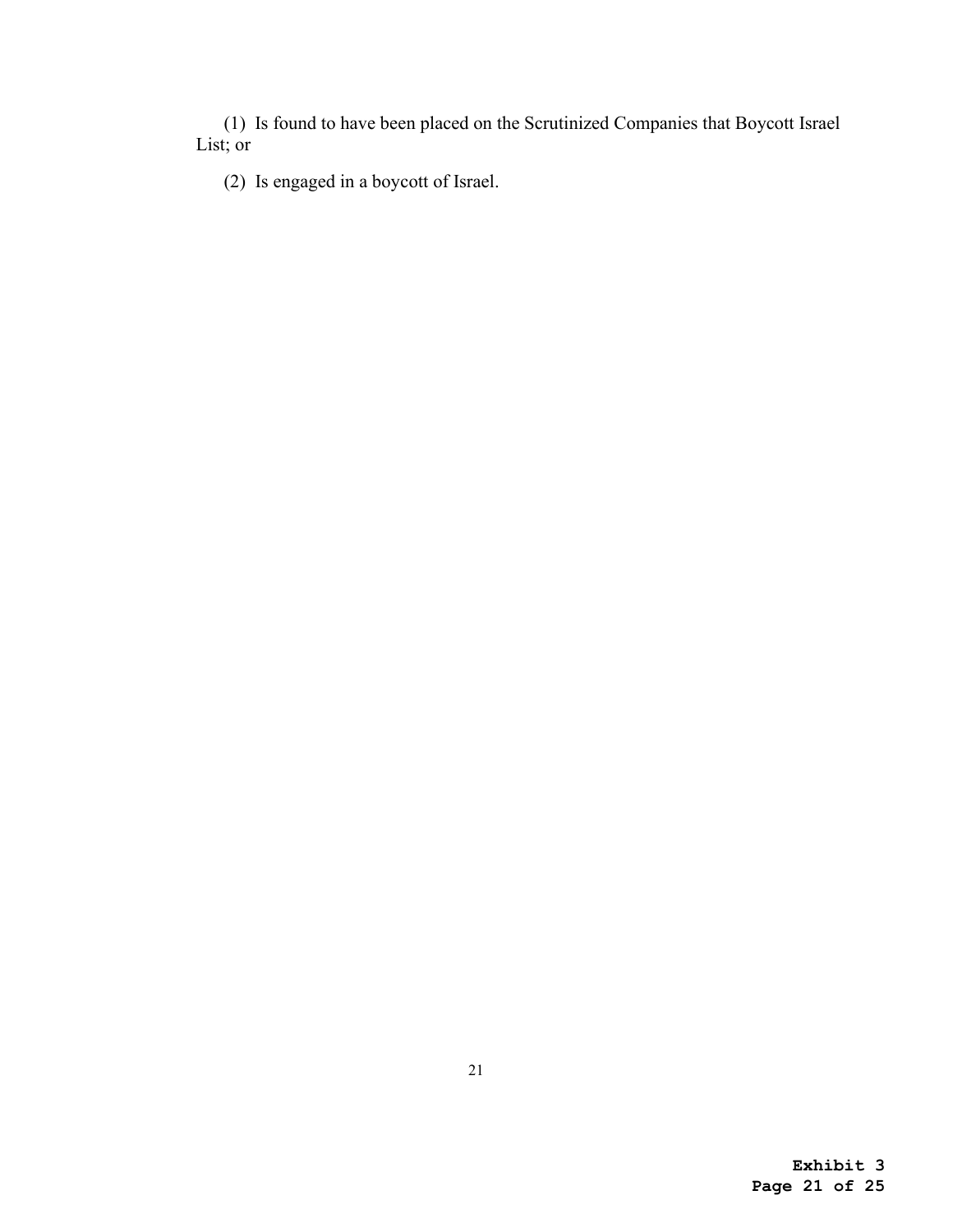#### **Exhibit C Indemnification**

Contractor (the "**Indemnifying Party**") shall hold harmless, indemnify, and defend the City of Jacksonville and the City's members, officers, officials, employees and agents (collectively the "**Indemnified Parties**") from and against, without limitation, any and all claims, suits, actions, losses, damages, injuries, liabilities, fines, penalties, costs and expenses of whatsoever kind or nature, which may be incurred by, charged to or recovered from any of the foregoing Indemnified Parties for:

1. General Tort Liability, for any negligent act, error or omission, recklessness or intentionally wrongful conduct on the part of the Indemnifying Party that causes injury (whether mental or corporeal) to persons (including death) or damage to property, whether arising out of or incidental to the Indemnifying Party's performance of this Contract, operations, services or work performed hereunder; and

 2. Environmental Liability, to the extent this Contract contemplates environmental exposures, arising from or in connection with any environmental, health and safety liabilities, claims, citations, clean-up or damages whether arising out of or relating to the operation or other activities performed in connection with this Contract; and

 3. Intellectual Property Liability, to the extent this Contract contemplates intellectual property exposures, arising directly or indirectly out of any allegation that the Services, any product generated by the Services, or any part of the Services, constitutes an infringement of any copyright, patent, trade secret or any other intellectual property right. If in any suit or proceeding, the Services, or any product generated by the Services, are held to constitute an infringement and its use is permanently enjoined, the Indemnifying Party shall, immediately, make every reasonable effort to secure within 60 days for the Indemnified Parties a license authorizing the continued use of the Service or product. If the Indemnifying Party fails to secure such a license for the Indemnified Parties, then the Indemnifying Party shall replace the Service or product with a non-infringing Service or product or modify such Service or product in a way satisfactory to Buyer, so that the Service or product is non-infringing.

If an Indemnified Party exercises its rights under this Contract, the Indemnified Party will (1) provide reasonable notice to the Indemnifying Party of the applicable claim or liability, and (2) allow Indemnifying Party, at its own expense, to participate in the litigation of such claim or liability to protect their interests. **The scope and terms of the indemnity obligations herein described are separate and apart from, and shall not be limited by, any insurance provided pursuant to this Contract or otherwise. Such terms of indemnity shall survive the expiration or termination of this Contract.** 

In the event that any portion of the scope or terms of this indemnity is in derogation of Section 725.06 or 725.08 of the Florida Statutes, all other terms of this indemnity shall remain in full force and effect. Further, any term which offends Section 725.06 or 725.08 of the Florida Statutes will be modified to comply with said statutes.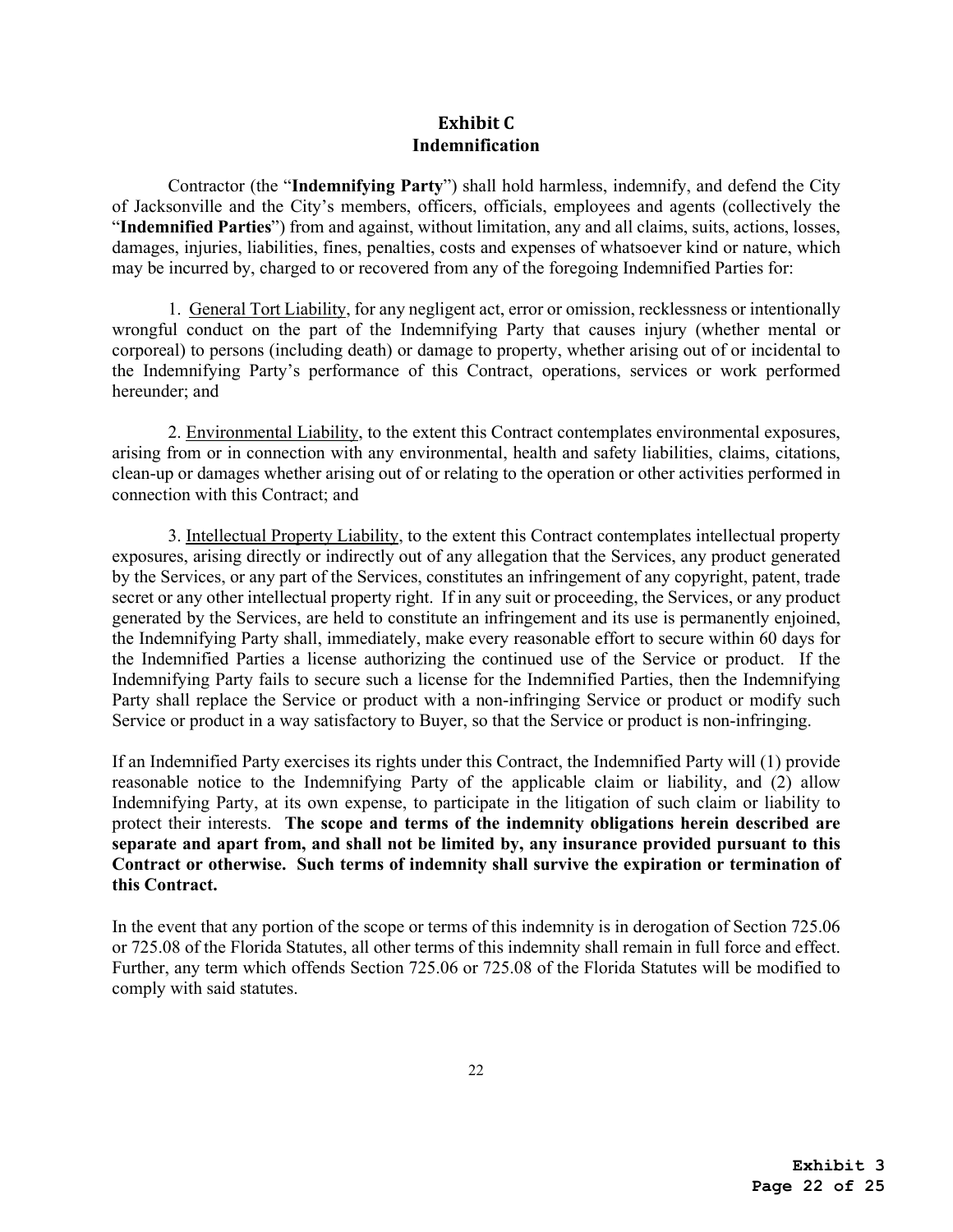#### **Exhibit D Insurance Requirements**

Without limiting its liability under this Contract, Contractor shall at all times during the term of this Contract procure prior to commencement of work and maintain at its sole expense during the life of this Contract (and Contractor shall require its, subcontractors, laborers, materialmen and suppliers to provide, as applicable), insurance of the types and limits not less than amounts stated below:

#### **Insurance Coverages**

| Schedule                     | Limits                          |  |
|------------------------------|---------------------------------|--|
| <b>Worker's Compensation</b> | Florida Statutory Coverage      |  |
| <b>Employer's Liability</b>  | \$100,000 Each Accident         |  |
|                              | \$500,000 Disease Policy Limit  |  |
|                              | \$100,000 Each Employee/Disease |  |

This insurance shall cover the Contractor (and, to the extent they are not otherwise insured, its subcontractors) for those sources of liability which would be covered by the latest edition of the standard Workers' Compensation policy, as filed for use in the State of Florida by the National Council on Compensation Insurance (NCCI), without any restrictive endorsements other than the Florida Employers Liability Coverage Endorsement (NCCI Form WC 09 03), those which are required by the State of Florida, or any restrictive NCCI endorsements which, under an NCCI filing, must be attached to the policy (i.e., mandatory endorsements). In addition to coverage for the Florida Workers' Compensation Act, where appropriate, coverage is to be included for the Federal Employers' Liability Act, USL&H and Jones, and any other applicable federal or state law.

| <b>Commercial General Liability</b> | \$2,000,000             | <b>General Aggregate</b>    |
|-------------------------------------|-------------------------|-----------------------------|
|                                     | \$2,000,000             | Products & Comp. Ops. Agg.  |
|                                     | \$1,000,000             | Personal/Advertising Injury |
|                                     | \$1,000,000             | Each Occurrence             |
|                                     | 50,000                  | Fire Damage                 |
|                                     | 5,000<br>$\mathbb{S}^-$ | <b>Medical Expenses</b>     |
|                                     |                         |                             |

Such insurance shall be no more restrictive than that provided by the most recent version of the standard Commercial General Liability Form (ISO Form CG 00 01) as filed for use in the State of Florida without any restrictive endorsements other than those reasonably required by the City's Office of Insurance and Risk Management. An Excess Liability policy or Umbrella policy can be used to satisfy the above limits.

**Automobile Liability** \$1,000,000 Combined Single Limit (Coverage for all automobiles, owned, hired or non-owned used in performance of this Contract)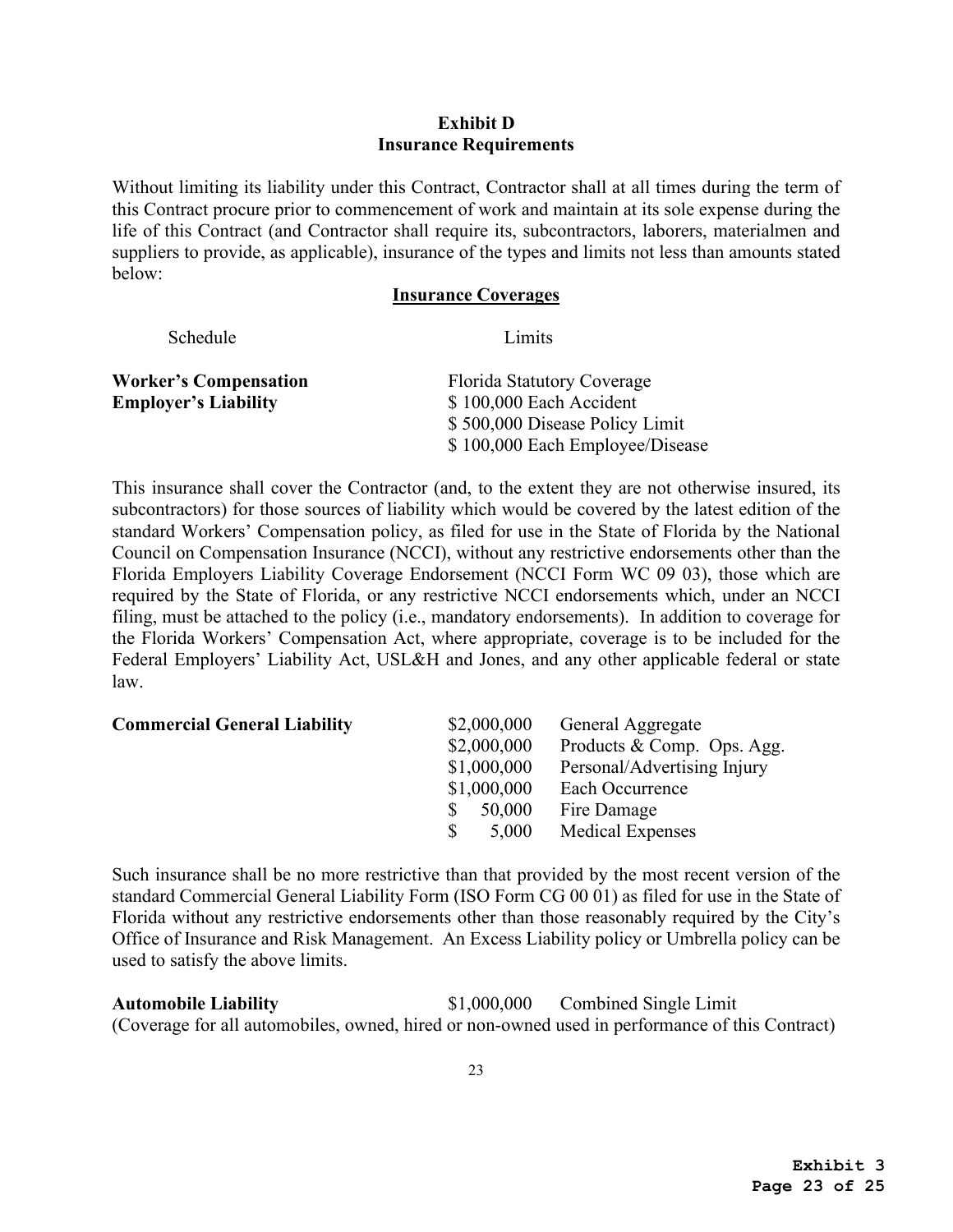Such insurance shall be no more restrictive than that provided by the most recent version of the standard Business Auto Coverage Form (ISO Form CA0001) as filed for use in the State of Florida without any restrictive endorsements other than those which are required by the State of Florida, or equivalent manuscript form, must be attached to the policy equivalent endorsement as filed with ISO (i.e., mandatory endorsement).

#### **Additional Insurance Provisions**

- A. Additional Insured. All insurance except Worker's Compensation shall be endorsed to name the City of Jacksonville and the City's members, officials, officers, employees and agents as Additional Insured. Additional Insured for General Liability shall be in a form no more restrictive than CG2010 and CG2037, Automobile Liability CA2048.
- B. Waiver of Subrogation. All required insurance policies shall be endorsed to provide for a waiver of underwriter's rights of subrogation in favor of the City of Jacksonville and its members, officials, officers employees and agents.
- C. Contractor's Insurance Primary. The insurance provided by the Contractor shall apply on a primary basis to, and shall not require contribution from, any other insurance or self-insurance maintained by the City or any City members, officials, officers, employees and agents.
- D. Deductible or Self-Insured Retention Provisions. All deductibles and self-insured retentions associated with coverages required for compliance with this Contract shall remain the sole and exclusive responsibility of the named insured Contractor. Under no circumstances will the City of Jacksonville or its members, officers, directors, employees, representatives, and agents be responsible for paying any deductible or self-insured retention related to this Contract.
- E. Contractor's Insurance Additional Remedy. Compliance with the insurance requirements of this Contract shall not limit the liability of Contractor or its subcontractors, employees or agents to the City or others. Any remedy provided to the City or the City's members, officials, officers, employees or agents shall be in addition to and not in lieu of any other remedy available under this Contract or otherwise.
- F. Waiver/Estoppel. Neither approval by the City nor the City's failure to disapprove the insurance furnished by Contractor shall relieve Contractor of Contractor's full responsibility to provide insurance as required under this Contract.
- G. Certificates of Insurance. Contractor shall provide the City certificates of insurance that show the corresponding City Contract Number in the Description, if known, additional insureds as provided above and waivers of subrogation. The certificates of insurance shall be mailed to the City of Jacksonville (Attention: Chief of Risk Management), 117 W. Duval Street, Suite 335, Jacksonville, Florida 32202.
- H. Carrier Qualifications. The above insurance shall be written by an insurer holding a current